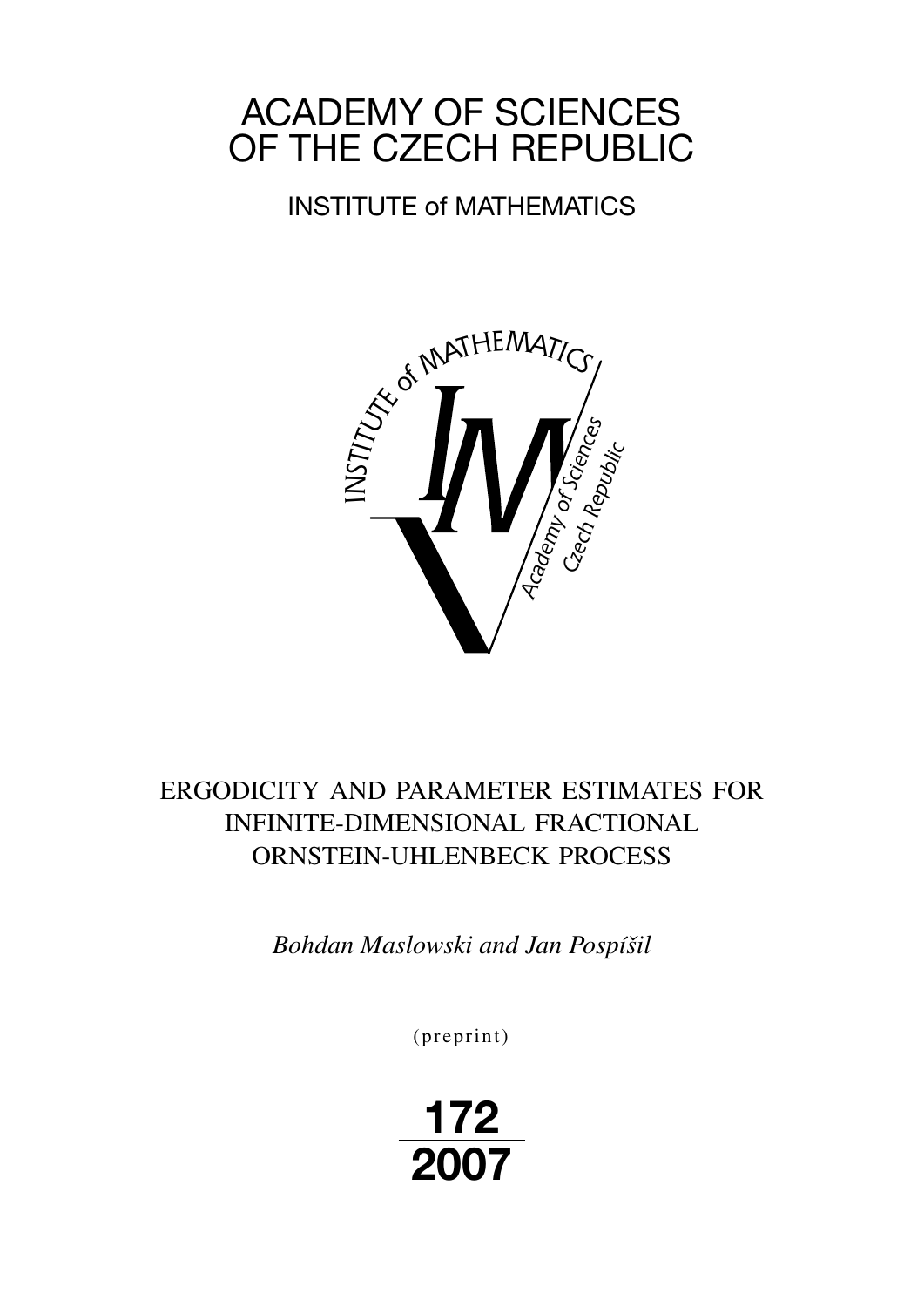## ERGODICITY AND PARAMETER ESTIMATES FOR INFINITE-DIMENSIONAL FRACTIONAL ORNSTEIN-UHLENBECK PROCESS

#### BOHDAN MASLOWSKI AND JAN POSPÍŠIL

Abstract. Existence and ergodicity of a strictly stationary solution for linear stochastic evolution equations driven by cylindrical fractional Brownian motion are proved. Ergodic behaviour of non-stationary infinite-dimensional fractional Ornstein-Uhlenbeck processes is also studied. Based on these results, strong consistency of suitably defined families of parameter estimators is shown. The general results are applied to linear parabolic and hyperbolic equations perturbed by a fractional noise.

#### 1. INTRODUCTION

The theory of stochastic equations in infinite dimensional spaces (or stochastic partial differential equations) driven by fractional Brownian motion is still at a very early stage. Linear stochastic equations in a Hilbert space with a cylindrical fractional Brownian motion are considered by Duncan, Maslowski and Pasik-Duncan in [4] and [6] where some results on the continuity and space regularity of sample paths are given and large time behaviour of solutions is investigated. In [5], similar analysis is carried out for bilinear equations. The same type of equations is investigated by Tindel, Tudor and Viens in [27], where a fractional Feynman-Kac formula is obtained. Grecksch and Anh [8] consider a semi-linear stochastic parabolic equation with additive noise term and prove existence and uniqueness of the solution. Semilinear evolution equations with a covariance type fractional Brownian motion with a non-additive noise term are studied by Maslowski and Nualart in [14] and Nualart and Vuillermot in [16], where existence, uniqueness and pathwise regularity are established. Hu, Oksendal and Zhang [11] treat the elliptic equation (the Poisson problem) and the heat equation with multiparameter fractional Gaussian noise (cf. also [9], where the stochastic heat equations with a multiplicative fractional noise is dealt with). Maslowski and Schmalfuss [15] show the existence of pathwise exponentially stable random fixed point for semilinear dissipative systems. The linear wave equation perturbed by fractional noise is studied by Caithamer [2].

The problem of parameter estimation for infinite dimensional stochastic equations has been studied also only recently. There exist several methods mainly of statistical origin. One of them is the maximum likelihood estimates method used by Huebner and Rozovskii in [12] to estimate parameters from a continuous observation of a solution to stochastic parabolic equations driven by Wiener process. Khasminskii and Milstein studied in [13] the estimation of the linearised drift for nonlinear SDEs. Estimation for some stochastic equations based on discrete observations was presented by Prakasa Rao in [22]. He also investigated the asymptotic properties of the maximum likelihood estimator and the Bayes estimator of the drift parameter in stochastic equations driven by fractional Brownian motion, see [23] and [24]. Goldys and Maslowski considered in [7] a controlled stochastic semilinear equation with the drift depending on the unknown parameter and with the Wiener process as the driving process. They showed that the maximum likelihood estimator is consistent for a class of bounded predictable controls. A problem of identification of

Date: September 22, 2007.

<sup>2000</sup> Mathematics Subject Classification. 60H15, 60G10,60G15, 93E10.

Key words and phrases. stochastic partial differential equations, fractional Brownian motion, fractional Ornstein-Uhlenbeck process, strictly stationary solution, ergodicity, parameter estimates.

This work was partially supported by the GACR Grant 201/04/0750 and by the MSMT Research Plan MSM 4977751301.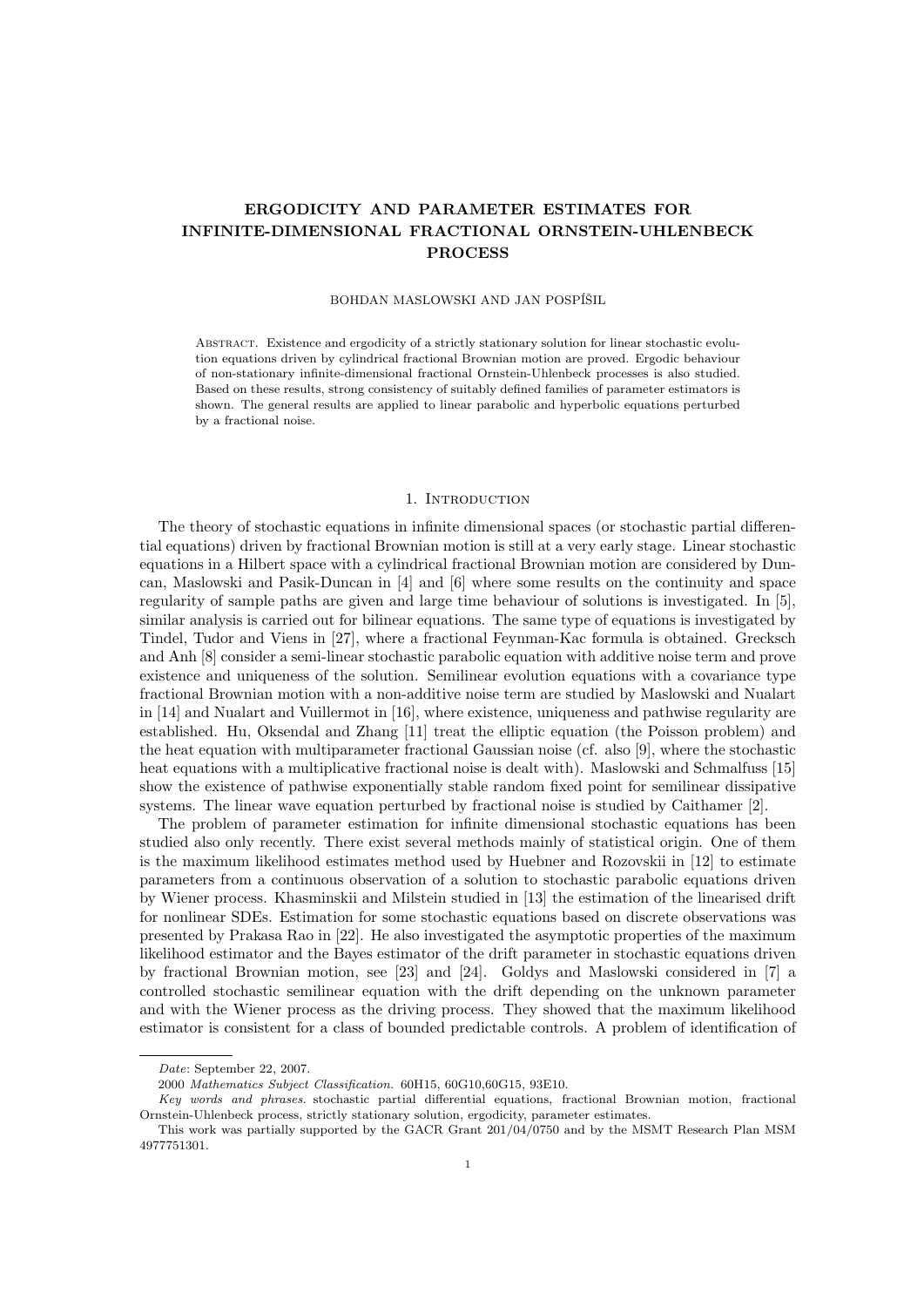some unknown parameters for a stochastic parabolic equation with a scalar fractional Brownian motion was also partially mentioned in [5].

In this paper we study linear stochastic evolution equations in Hilbert spaces. The driving process is fractional Brownian motion with Hurst parameter  $H \in (0,1)$ . Given separable Hilbert spaces  $U$  and  $V$ , we consider the equation

(1) 
$$
dX(t) = AX(t) dt + \Phi dB^{H}(t),
$$

$$
X(0) = x_0,
$$

where  $(B^H(t), t \ge 0)$  is a standard cylindrical fractional Brownian motion on  $U, A : Dom(A) \to V$ , Dom(A)  $\subset V$ , A is the infinitesimal generator of a strongly continuous semigroup  $(S(t), t \ge 0)$  on  $V, \Phi \in \mathcal{L}(U, V)$  and  $x_0 \in V$  is a random variable. The solution  $(X^{x_0}(t), t \ge 0)$  to (1) is defined by the mild form,

(2) 
$$
X^{x_0}(t) = S(t)x_0 + Z(t), \quad t \ge 0,
$$

where  $(Z(t), t \geq 0)$  is the convolution integral

(3) 
$$
Z(t) = \int_0^t S(t - u) \Phi \, dB^H(u).
$$

It is known  $(4]$  and  $[5]$ ) that the solution exists as a V-valued process under suitable conditions. If the semigroup is exponentially stable there exists a centered Gaussian limiting measure  $\mu_{\infty}$  for the solution. We show that if the semigroup is exponentially stable there exists a strictly stationary solution  $(X^{\tilde{x}}(t), t \geq 0)$  with probability distribution  $\mu_{\infty}$  (see Theorem 3.1 for a precise statement that extends an earlier result in [15]).

We then prove that this stationary solution is ergodic, that is,

$$
\lim_{T \to \infty} \frac{1}{T} \int_0^T \varrho(X^{\tilde{x}}(t)) dt = \int_V \varrho(y) \mu_\infty(dy),
$$

almost surely as  $T \to \infty$  for any measurable functional  $\varrho : V \to \mathbf{R}$  such that  $\mathbb{E}|\varrho(\tilde{x})| < \infty$  (cf. Theorem 4.6).

As a corollary we obtain a similar result for arbitrary solution, under some restrictions on the functional  $\rho$ . For instance, in Theorem 4.9 we assume that  $\rho$  is locally Lipschitz with the Lipschitz constant growing at most polynomially and the noise is of covariance type.

These results are employed in Section 5 where parameter-dependent equations are considered with a multiplicative parameter in the drift. Two families of estimators are defined and, based on the above ergodic theorems, their strong consistency is proved (Theorems 5.1 and 5.2, respectively).

Technically, some of these results are probably new even in the particular case, when the state space is finite-dimensional. However, in this case the problem is considerably simplified. We consider two basic examples where our general results are applied and conditions of particular theorems are verified: Linear stochastic heat (or parabolic) equation with Dirichlet-type boundary conditions and distributed fractional noise (Example 4.1) and an analogous problem for stochastic wave (or hyperbolic) equation (Example 4.2).

#### 2. Preliminaries

Let  $K_H(t, s)$  for  $0 \leq s \leq t \leq T$  be the kernel function

$$
K_H(t,s) = c_H(t-s)^{H-\frac{1}{2}} + c_H\left(\frac{1}{2} - H\right) \int_s^t (u-s)^{H-\frac{3}{2}} \left(1 - \left(\frac{s}{u}\right)^{\frac{1}{2} - H}\right) du
$$

where

$$
c_H = \left[\frac{2H\Gamma\left(H + \frac{1}{2}\right)\Gamma\left(\frac{3}{2} - H\right)}{\Gamma\left(2 - 2H\right)}\right]^{\frac{1}{2}},
$$

where  $\Gamma(\cdot)$  is the gamma function and  $H \in (0, 1)$ .

Following  $[1]$  and  $[3]$ , we will define a stochastic integral of a deterministic V-valued function with respect to a scalar fractional Brownian motion  $(\beta^{H}(t), t \in \mathbf{R})$ .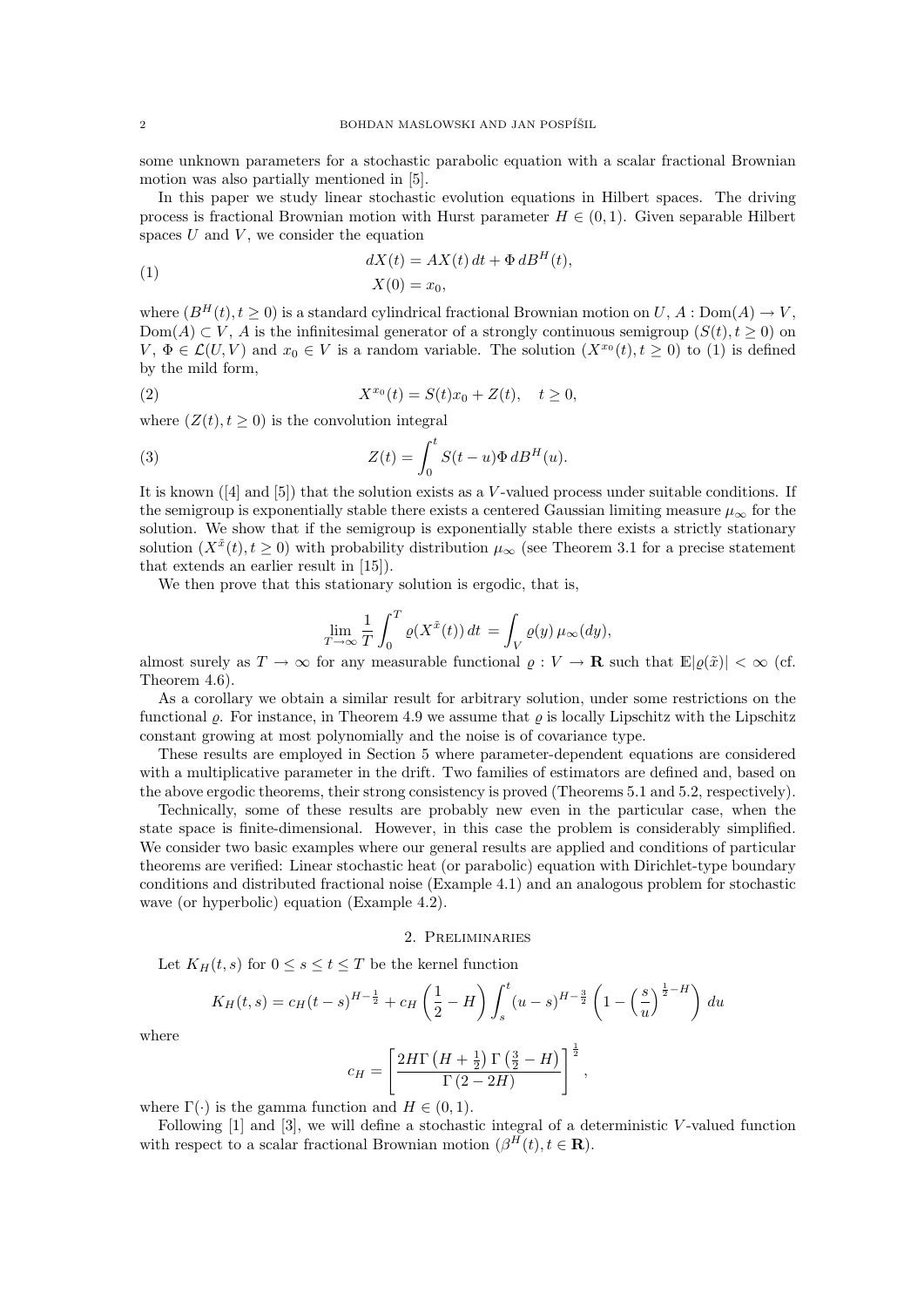Let  $\mathcal{K}_H^* : \mathcal{E} \to L^2([0,T], V)$  be the linear operator given by

$$
\mathcal{K}_H^*\varphi(t) := \varphi(t)K_H(T,t) + \int_t^T (\varphi(s) - \varphi(t)) \frac{\partial K_H}{\partial s}(s,t) ds
$$

for  $\varphi \in \mathcal{E}$  where  $\mathcal{E}$  is the linear space of V-valued step functions on [0, T] and

$$
\varphi(t) = \sum_{i=1}^{n-1} x_i \mathbb{1}_{[t_i, t_{i+1})}(t)
$$

where  $x_i \in V$ ,  $i \in \{1, ..., n-1\}$  and  $0 = t_1 < \cdots < t_n = T$ . Setting

$$
\int_0^T \varphi \, d\beta^H := \sum_{i=1}^n x_i \left( \beta^H(t_{i+1}) - \beta^H(t_i) \right)
$$

it follows directly that

$$
\mathbb{E}\left|\int_0^T\varphi\,d\beta^H\right|_V^2=|\mathcal{K}_H^*\varphi|_{L^2([0,T],V)}^2.
$$

Let  $(\mathcal{H}, |\cdot|_{\mathcal{H}}, \langle \cdot, \cdot, \cdot \rangle_{\mathcal{H}})$  be the Hilbert space obtained by the completion of the pre-Hilbert space  $\mathcal{E}$ with respect to the inner product

$$
\langle \varphi, \psi \rangle_{\mathcal{H}} := \langle \mathcal{K}^*_{H} \varphi, \mathcal{K}^*_{H} \psi \rangle_{L^2([0,T],V)}
$$

for  $\varphi, \psi \in \mathcal{E}$ . The stochastic integral (2) is extended to H by the isometry (2). Thus H is the space of integrable functions and it is useful to obtain some more specific information, cf. [18] for details on integration theory.

If  $H \in (\frac{1}{2}, 1)$ , then it is easily verified that  $H \supset \tilde{H}$  where  $\tilde{H}$  is the Banach space of Borel measurable functions with the norm  $|\cdot|_{\tilde{\mathcal{H}}}$  given by

$$
|\varphi|_{\tilde{\mathcal{H}}}^2 := \int_0^T \int_0^T |\varphi(u)|_V |\varphi(v)|_V \phi(u-v) du dv
$$

where

(4) 
$$
\phi(u) = H(2H - 1)|u|^{2H - 2}.
$$

It may be verified that  $\tilde{\mathcal{H}} \supset L^{1/H}([0,T],V)$  and consequently  $\tilde{\mathcal{H}} \supset L^2([0,T],V)$ . If  $\varphi \in \tilde{\mathcal{H}}$  and  $H > \frac{1}{2}$ , then

$$
\mathbb{E}\left|\int_0^T \varphi \,d\beta^H\right|_V^2 = \int_0^T \int_0^T \langle\varphi(u), \varphi(v)\rangle_V \, \phi(u-v) \, du \, dv.
$$

If  $H \in (0, \frac{1}{2})$ , then the space of integrable functions is smaller than  $L^2([0, T], V)$ . It is known that  $\mathcal{H} \supset C^{\beta}([0,T], V)$  for each  $\beta > \frac{1}{2} - H$  (see e.g. [10] Lemma 5.20) and in particular  $\mathcal{H} \supset$  $H^1([0,T], V)$ . If  $H \in (0, \frac{1}{2})$ , then the linear operator  $\mathcal{K}^*$  may be described the composition

(5) 
$$
\mathcal{K}_H^* \varphi(t) = c_H t^{\frac{1}{2} - H} D_{T-}^{\frac{1}{2} - H} \left( u_{H-\frac{1}{2}} \varphi \right),
$$

where

$$
\left(D_{T-\psi}^{\alpha}\right)(t) = \frac{1}{\Gamma(1-\alpha)} \left(\frac{\psi(t)}{(T-t)^{\alpha}} + \alpha \int_{t}^{T} \frac{\psi(s) - \psi(t)}{(s-t)^{\alpha+1}} ds\right).
$$

is a fractional derivative and  $(u_{H-1/2}\varphi)(s) = s^{H-1/2}\varphi(s)$ .

**Definition 2.1.** Let  $(\Omega, \mathcal{F}, \mathbb{P})$  be a complete probability space. Let  $(U, |\cdot|_U, \langle \cdot, \cdot, \cdot \rangle_U)$  be a separable Hilbert space. A cylindrical process  $\langle B^H, \cdot \rangle : \Omega \times \mathbf{R} \times U \to \mathbf{R}$  on  $(\Omega, \mathcal{F}, \mathbb{P})$  is called a standard cylindrical fractional Brownian motion with Hurst parameter  $H \in (0, 1)$  if

(1) For each  $x \in U \setminus \{0\}$ ,  $\frac{1}{|x|_U} \langle B^H(\cdot), x \rangle$  is a standard scalar fractional Brownian motion with Hurst parameter H.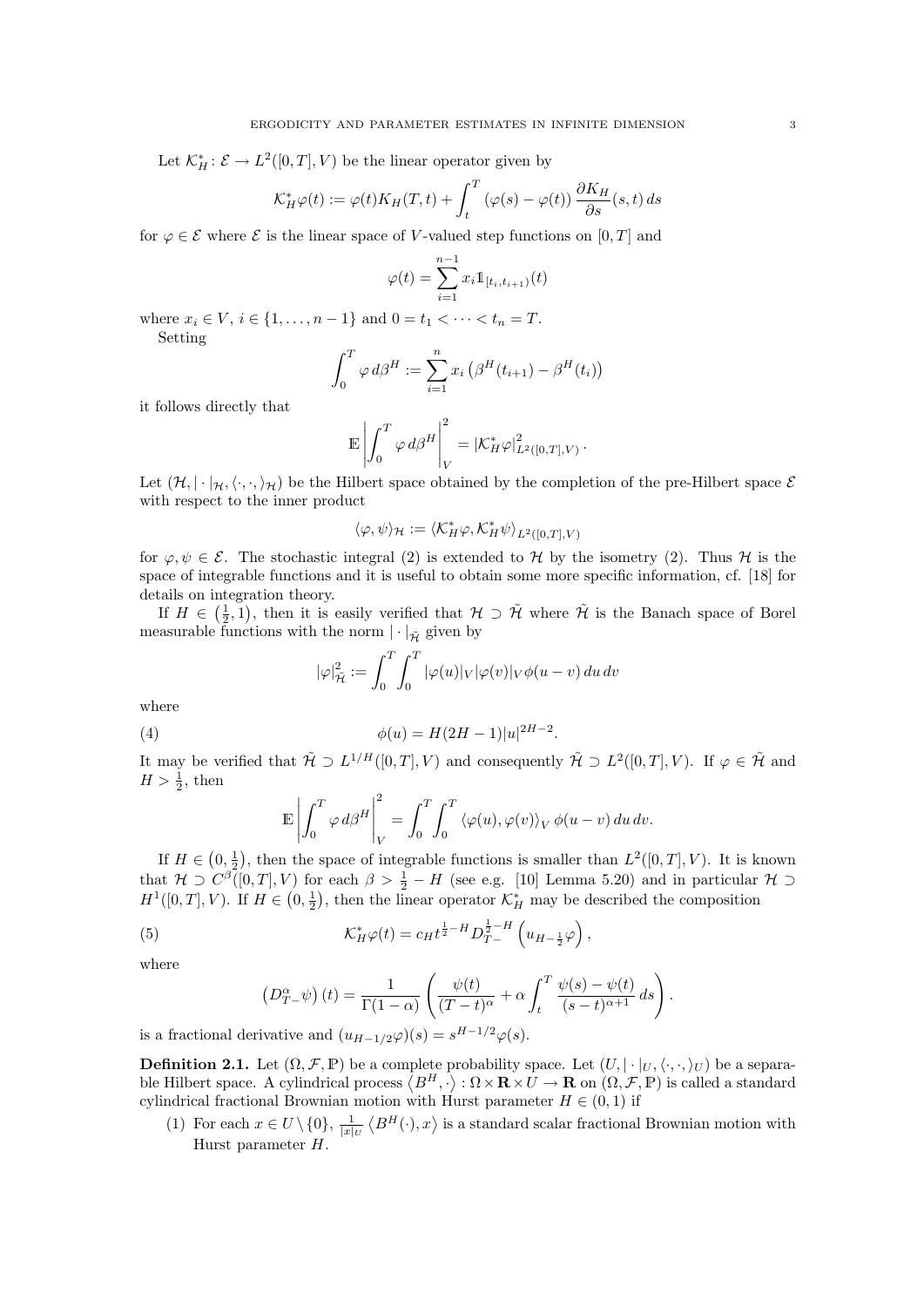(2) For  $\alpha, \beta \in \mathbf{R}$  and  $x, y \in U$ ,

$$
\left\langle B^{H}(t), \alpha x + \beta y \right\rangle = \alpha \left\langle B^{H}(t), x \right\rangle + \beta \left\langle B^{H}(t), y \right\rangle \quad \text{a.s. } \mathbb{P}.
$$

Note that  $\langle B^H(t), x \rangle$  has the interpretation of the evaluation of the functional  $B^H(t)$  at x although the process  $B^H(\cdot)$  does not take values in U.

For  $H = \frac{1}{2}$ , this is the usual definition of a standard cylindrical Wiener process in U.

We will now define the stochastic integral  $\int_0^T G d\beta^H$  for an operator-valued function  $G : [0, T] \rightarrow$  $\mathcal{L}(U, V)$ .

**Definition 2.2.** Let  $G : [0, T] \to \mathcal{L}(U, V)$ ,  $(e_n, n \in \mathbb{N})$  be a complete orthonormal basis in U,  $G(\cdot)e_n \in \mathcal{H}$  for  $n \in \mathbb{N}$ , and  $B^H$  be a standard cylindrical fractional Brownian motion in U. Let  $\beta_n^H(t) := \langle B^H(t), e_n \rangle$  for  $n \in \mathbb{N}$ . Define

$$
\int_0^T G \, dB^H := \sum_{n=1}^\infty \int_0^T G e_n \, d\beta_n^H
$$

provided the infinite series converges in  $L^2(\Omega, V)$ .

Note that by condition 2 in Definition 2.1, the scalar processes  $(\beta_n^H(t), t \in \mathbb{R}, n \in \mathbb{N})$  are independent.

Next we formulate an existence and regularity results for the solution of equation (1). In what follows, it is assumed that  $(S(t), t \geq 0)$  is an analytic semigroup. In this case, there is a  $\hat{\beta} \in \mathbb{R}$ such that the operator  $\hat{\beta}I - A$  is uniformly positive on V. For each  $\delta \geq 0$ , let us define  $(V_{\delta}, |\cdot|_{\delta})$ a Hilbert space, where  $V_{\delta} = \text{Dom} \left( (\hat{\beta}I - A)^{\delta} \right)$  with the graph norm topology such that

$$
|x|_{\delta} = |(\hat{\beta}I - A)^{\delta}x|_{V}.
$$

The shift  $\hat{\beta}$  is fixed. The space  $V_{\delta}$  does not depend on  $\hat{\beta}$  because the norms are equivalent for different values of  $\hat{\beta}$  satisfying the positivity condition.

**Proposition 2.1.** Let  $H \in (0,1)$ . Let  $(S(t), t \geq 0)$  be a strong continuous analytic semigroup such that

(A1) 
$$
|S(t)\Phi|_{\mathcal{L}_2(U,V)} \le ct^{-\gamma}, \quad t \in (0,T],
$$

for some  $T > 0$ ,  $c > 0$  and  $\gamma \in [0, H)$ . Then  $(Z(t), t \in [0, T])$  is a well-defined  $V_{\delta}$ -valued process in  $\mathcal{C}^{\beta}([0,T], V_{\delta}),$  a.s.-P for  $\beta + \delta + \gamma < H, \beta \geq 0, \delta \geq 0$ .

*Proof.* See [4] for  $H > 1/2$  and [6] for  $H < 1/2$ .

**Remark 2.1.** In the case  $H > 1/2$  and  $\delta = 0$  (i.e.  $V_{\delta} = V$ ) we may drop the assumption of analyticity of the semigroup  $(S(t), t \ge 0)$ , cf. [4]. It may be also dropped (for  $H > 1/2$ ) in the Theorem 3.1 and Section 4.1 below.

**Proposition 2.2.** If (A1) is satisfied and the semigroup  $(S(t), t \ge 0)$  is exponentially stable, i.e. there exist constants  $M > 0$  and  $\rho > 0$  such that for all  $t \geq 0$ 

$$
(A2) \t\t |S(t)|_{\mathcal{L}(V)} \le Me^{-\rho t},
$$

then there is a Gaussian centered limiting measure  $\mu_{\infty} = \mathcal{N}(0, Q_{\infty})$  for  $(X(t), t \geq 0)$  such that

$$
w^*-\lim_{t\to\infty}\mu_t^{x_0}=\mu_\infty
$$

for each initial condition  $x_0 \in V$  where  $\mu_t^{x_0} = \text{Law}(X^{x_0}(t))$  and  $\text{Law}(\cdot)$  denotes the probability distribution.

*Proof.* See [4] for  $H > 1/2$  and [6] for  $H < 1/2$ .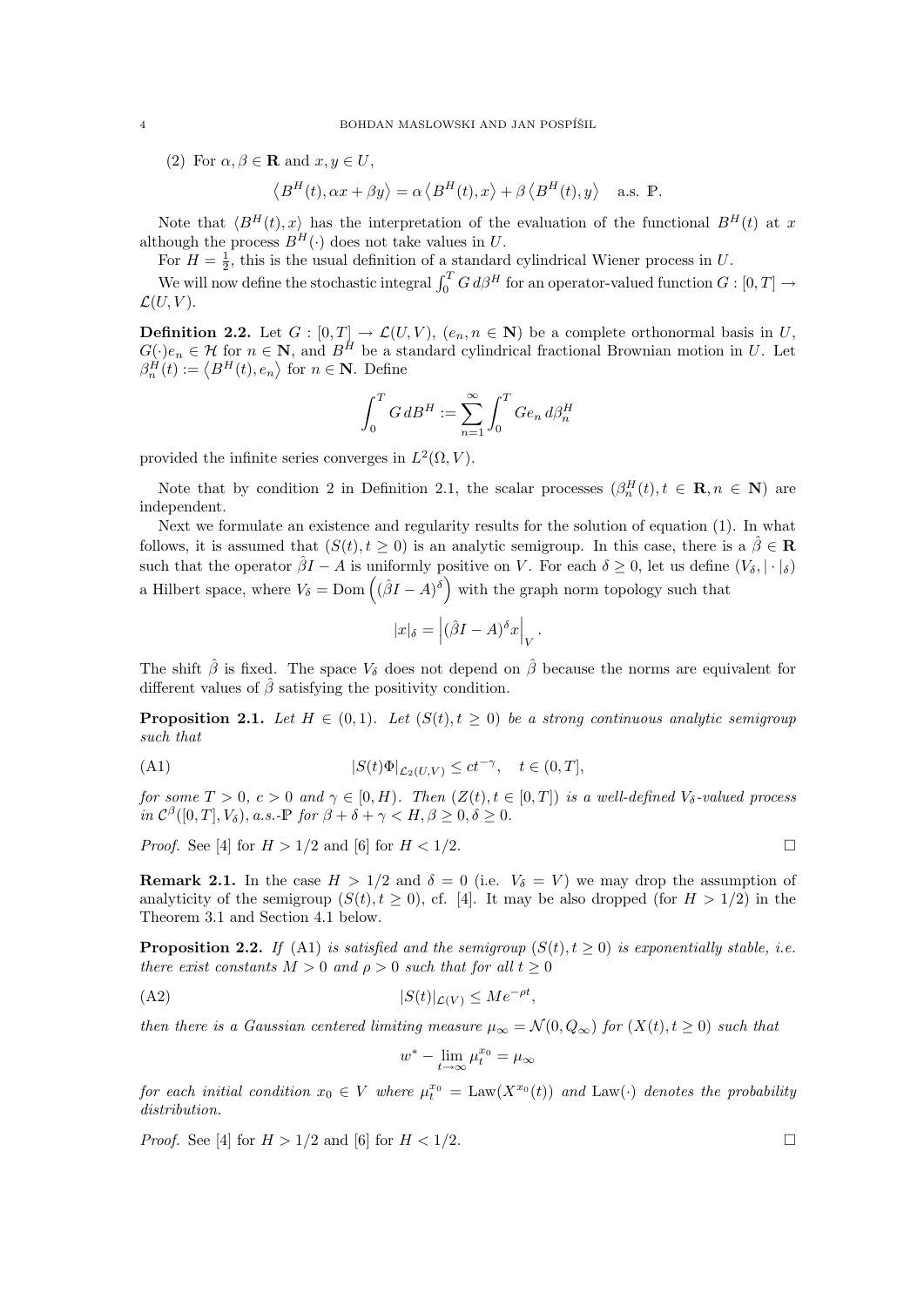**Remark 2.2.** It should be noted that for  $H \neq 1/2$  the limiting measure is not "invariant" in the following sense: If the initial distribution is the limiting measure and the initial value is stochastically independent of  $B<sup>H</sup>$ , the law for the solution does not remain the same.

The covariance  $Q_{\infty}$  has for  $H > 1/2$  the following form:

$$
Q_{\infty} = \int_0^{\infty} \int_0^{\infty} S(u)QS^*(v)\phi(u-v) du dv,
$$

where  $\phi$  is given by (4). The form for  $H < 1/2$  can be specified in terms of  $\mathcal{K}_H^*$  and precise statement can be found in [6].

#### 3. Strictly stationary solutions

Recall that a measurable V-valued process  $(X(t), t > 0)$  is said to be strictly stationary, if for all  $k \in \mathbb{N}$  and for all arbitrary positive numbers  $t_1, t_2, \ldots, t_k$ , the probability distribution of the  $V^k$ -valued random variable  $(X(t_1 + r), X(t_2 + r), \ldots, X(t_k + r))$  does not depend on  $r \geq 0$ , i.e.

(6) 
$$
Law(X(t_1 + r), X(t_2 + r), \dots, X(t_k + r)) = Law(X(t_1), X(t_2), \dots, X(t_k))
$$

for all  $t_1, t_2, \ldots, t_k, r \geq 0$ .

**Theorem 3.1.** If (A1) and (A2) are satisfied, then there exists a strictly stationary solution to (1), i.e. there exists  $\tilde{x}$ , a random variable on  $(\Omega, \mathcal{F}, \mathbb{P})$ , such that  $(X^{\tilde{x}}(t), t \geq 0)$  is a strictly stationary process with  $\text{Law}(X^{\tilde{x}}(t)) = \mu_{\infty}, t \geq 0$ . In particular  $\text{Law}(\tilde{x}) = \mu_{\infty}$ .

*Proof.* For  $t \geq 0$  let

$$
\tilde{Z}_t := \int_{-t}^0 S(-u)\Phi \, dB^H(u).
$$

It is clear that  $\tilde{Z}_t$  is a V-valued random variable on  $(\Omega, \mathcal{F}, \mathbb{P})$  with probability law  $\mu_t^0 = \mathcal{N}(0, Q_t)$ . Let  $n \in \mathbf{R}$ . We will show that the limit

$$
\tilde{x} = \lim_{n \to \infty} \tilde{Z}_n
$$

exists in  $L^2(\Omega, V)$  and that

$$
X^{\tilde{x}}(t) = S(t)\tilde{x} + Z(t),
$$

where  $Z(t)$  is given by (3), is a stationary solution of (1).

First we show that  $\tilde{Z}_n$  is a Cauchy sequence in  $L^2(\Omega, V)$ . For all  $n \geq m$  we have

$$
\mathbb{E}|\tilde{Z}_n - \tilde{Z}_m|_V^2 = \mathbb{E}\left|\int_{-n}^0 S(-u)\Phi \, dB^H(u) - \int_{-m}^0 S(-u)\Phi \, dB^H(u)\right|_V^2
$$

$$
= \mathbb{E}\left|\int_{-n}^{-m} S(-u)\Phi \, dB^H(u)\right|_V^2.
$$

Denoting by  $\tilde{B}^{H}(u) = B^{H}(-u)$  an inverse process that is also a standard cylindrical fractional Brownian motion with stationary increments we have

$$
\mathbb{E}|\tilde{Z}_n - \tilde{Z}_m|_V^2 = \mathbb{E}\left|\int_m^n S(u)\Phi \, d\tilde{B}^H(u)\right|_V^2.
$$

First consider the case  $H > 1/2$ . We can use for example estimate (1.1.17) from [19] to show that

$$
\mathbb{E}\left|\int_m^n S(u)\Phi \,d\tilde{B}^H(u)\right|_V^2 \leq \int_m^n \int_m^n |S(u)\Phi|_{\mathcal{L}_2(U,V)}|S(v)\Phi|_{\mathcal{L}_2(U,V)}\phi(u-v) \,du\,dv
$$
  

$$
\leq \int_m^n \int_m^n |S(u-1)|_{\mathcal{L}(V)}|S(v-1)|_{\mathcal{L}(V)}|S(1)\Phi|_{\mathcal{L}_2(U,V)}^2\phi(u-v) \,du\,dv
$$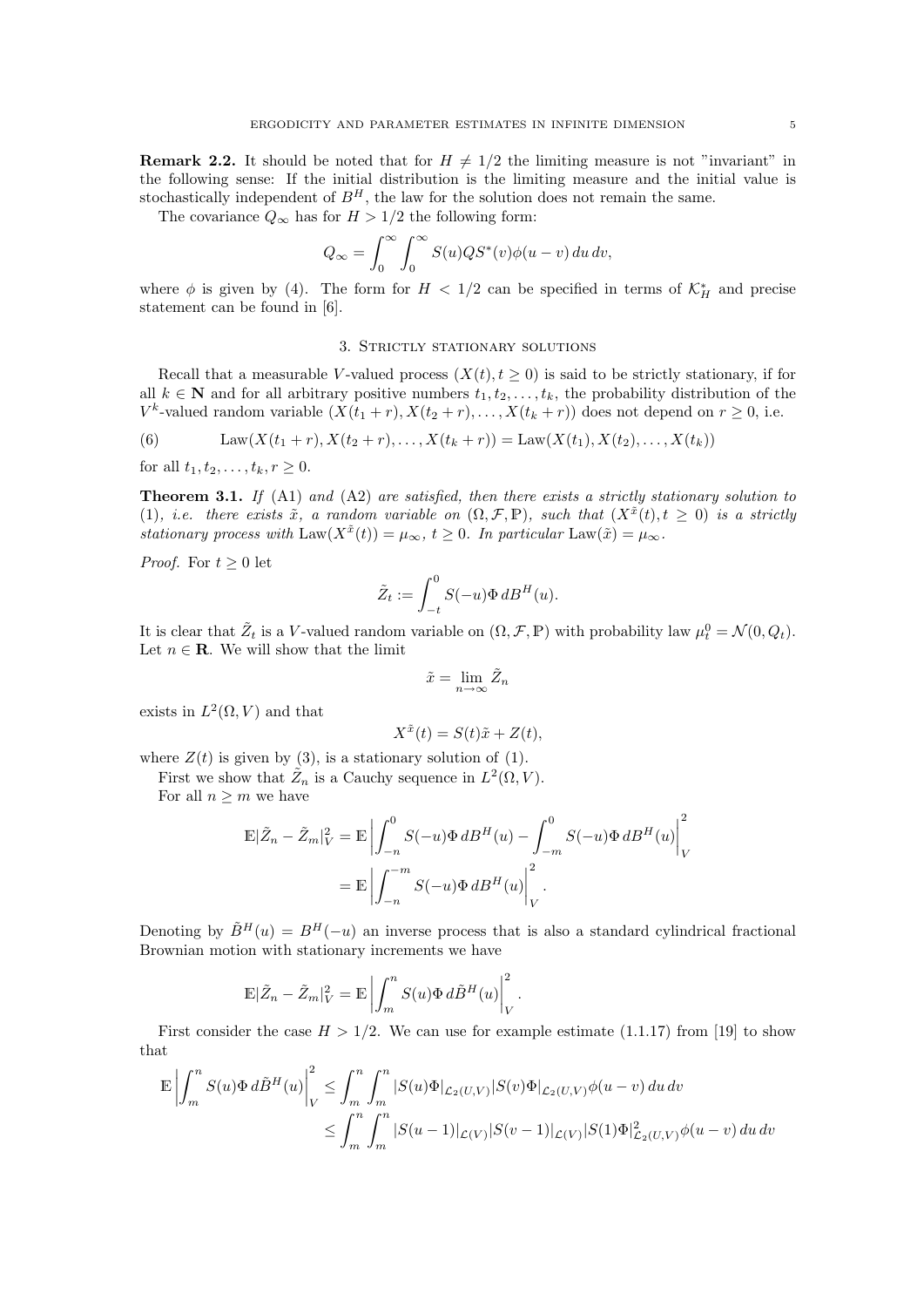and by the exponential stability (A2)

$$
\leq \int_m^n \int_m^n M^2 e^{-\rho(u-1)} e^{-\rho(v-1)} |S(1)\Phi|_{\mathcal{L}_2(U,V)}^2 \phi(u-v) du dv
$$
  
\n
$$
\leq c_1 \int_m^\infty \int_m^\infty e^{-\rho u} e^{-\rho v} \phi(u-v) du dv
$$
  
\n
$$
\leq c_2 \int_m^\infty v^{2H-1} e^{-\rho v} dv.
$$

The last integral on the right hand side tends to 0 as  $m \to \infty$  and thus  $(\tilde{Z}_t, t \ge 1)$  is Cauchy in  $L^2(\Omega,V)$ .

Next consider the case  $H < 1/2$ . Using (2) and (5) we have

$$
\mathbb{E}\left|\int_{m}^{n} S(u)\Phi \,d\tilde{B}^{H}(u)\right|_{V}^{2} = \sum_{i}\int_{m}^{n} |\mathcal{K}_{H}^{*}(S(\cdot)\Phi e_{i})(r)|_{V}^{2} \,dr
$$
\n
$$
\leq c \sum_{i}\int_{m}^{n} \frac{|S(r)\Phi e_{i}|_{V}^{2} r^{2(H-1/2)} r^{2(1/2-H)}}{(n-r)^{1-2H}} + r^{1-2H} \left(\int_{r}^{n} \frac{|S(s)\Phi e_{i}s^{H-1/2} - S(r)\Phi e_{i}r^{H-1/2}|_{V}}{(s-r)^{3/2-H}} ds\right)^{2} dr
$$
\n
$$
\leq \underbrace{c_{1} \int_{m}^{n} \frac{|S(r)\Phi|_{\mathcal{L}_{2}(V)}^{2}}{(n-r)^{1-2H}} dr}_{I_{1}} + \underbrace{c_{2} \sum_{i}\int_{m}^{n} r^{1-2H} \left[\int_{r}^{n} \frac{|S(r)\Phi e_{i}|_{V}|s^{H-1/2} - r^{H-1/2}|}{(s-r)^{3/2-H}} ds\right]^{2} dr}_{I_{2}} + \underbrace{c_{3} \sum_{i}\int_{m}^{n} r^{1-2H} \left[\int_{r}^{n} \frac{s^{H-1/2}|S(s)\Phi e_{i} - S(r)\Phi e_{i}|_{V}}{(s-r)^{3/2-H}} ds\right]^{2} dr}_{I_{3}}.
$$

From (A1) and exponential stability (A2) it follows that there exist constants  $c > 0, \rho > 0, \gamma > 1$ such that

$$
|S(r)\Phi|_{\mathcal{L}_2(V)} \le ce^{-\rho r}r^{-\gamma}
$$

for  $r > 0$ . Hence

$$
I_1 \le c_1 \int_m^n \frac{e^{-2\rho r}}{(n-r)^{1-2H}r^{2\gamma}} dr.
$$

By substituting  $\lambda = r - m$  and  $T = n - m$  we get

$$
I_1 \le c_{11}e^{-2\rho m} \int_0^T \frac{e^{-2\rho\lambda}}{(T-\lambda)^{1-2H}(m+\lambda)^{2\gamma}} d\lambda
$$
  
\n
$$
\le c_{12}e^{-2\rho m} \left(\int_0^{T-1} e^{-2\rho\lambda} d\lambda + \int_{T-1}^T \frac{1}{(T-\lambda)^{1-2H}} d\lambda\right)
$$
  
\n
$$
\le c_{13}e^{-2\rho m} \left(\int_0^{\infty} e^{-2\rho\lambda} d\lambda + \int_0^1 \frac{1}{s^{1-2H} ds}\right)
$$
  
\n
$$
\le c_{14}e^{-2\rho m},
$$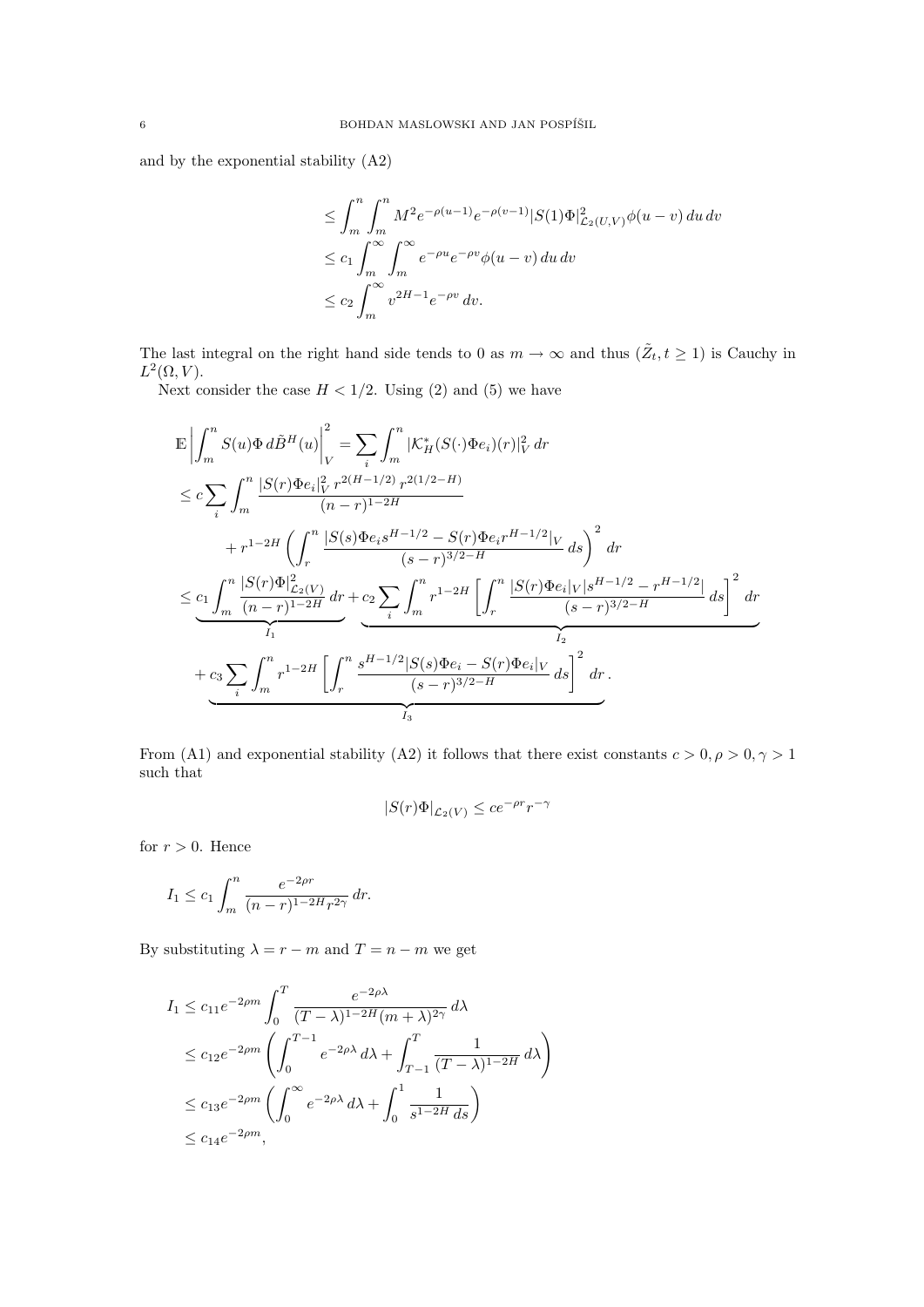which goes to zero as  $m$  goes to infinity. Next

$$
I_2 \le c_{21} \int_m^n |S(r)\Phi|_{\mathcal{L}_2(V)}^2 r^{1-2H} \left[ \int_r^n \frac{s^{H-1/2} - r^{H-1/2}}{(s-r)^{3/2-H}} ds \right]^2 dr
$$
  
\n
$$
\le c_{22} \int_m^n |S(r)\Phi|_{\mathcal{L}_2(V)}^2 r^{1-2H} \left[ r^{-1+2H} \right]^2 dr
$$
  
\n
$$
\le c_{23} \int_m^n \frac{e^{-2\rho r}}{r^{1-2H+2\gamma}} dr
$$
  
\n
$$
\le c_{24} \int_m^\infty e^{-2\rho r} dr,
$$

which also goes to zero as m goes to infinity. Finally, by setting  $k_i(r, s) = \frac{|S(s) \Phi e_i - S(r) \Phi e_i|_V}{(s-r)^{3/2-H}}$ , we get

$$
I_3 \le c_{31} \int_m^n \sum_i \left( \int_r^{\min(n,r+1)} k_i(r,s) \, ds \right)^2 dr + c_{31} \int_m^n \sum_i \left( \int_{\min(n,r+1)}^n k_i(r,s) \, ds \right)^2 dr
$$
  
=  $c_{31} \int_m^n \sum_i \left( \int_r^{\min(n,r+1)} k_i(r,s) \, ds \right)^2 dr + c_{41} \int_m^{n-1} \sum_i \left( \int_{r+1}^n k_i(r,s) \, ds \right)^2 dr$ ,

which converges to zero as  $m$  goes to infinity, because

$$
J_1 \le c_{32} \int_m^n \left( \int_r^{\min(n,r+1)} \frac{|S(s - \frac{r}{2}) - S(\frac{r}{2})|_{\mathcal{L}(V)}}{(s - r)^{3/2 - H}} ds \right)^2 \sum_i |S(\frac{r}{2}) \Phi e_i|_V^2 dr
$$
  
=  $c_{32} \int_m^n \left( \int_r^{\min(n,r+1)} \frac{|S(s - \frac{r}{2}) - S(\frac{r}{2})|_{\mathcal{L}(V)}}{(s - r)^{3/2 - H}} ds \right)^2 |S(\frac{r}{2}) \Phi|_{\mathcal{L}_2(V)}^2 dr,$ 

which is for all  $\beta > 0$ 

$$
\leq c_{33} \int_{m}^{n} \frac{e^{-2\rho\frac{r}{2}}}{(\frac{r}{2})^{2\gamma}} \left( \int_{r}^{\min(n,r+1)} \frac{|S(s - \frac{3r}{4}) - S(\frac{r}{4})|_{\mathcal{L}(V_{\beta}, V)}}{(s - r)^{3/2 - H}} ds \right)^{2} |S(\frac{r}{4})\Phi|_{\mathcal{L}(V, V_{\beta})}^{2}
$$
  

$$
\leq c_{34} \int_{m}^{n} \frac{e^{-\rho r}}{r^{2\gamma + 2\beta}} \left( \int_{r}^{\min(n,r+1)} \frac{ds}{(s - r)^{3/2 - H - \beta}} \right)^{2} dr
$$

in particular for  $1/2 > \beta > 1/2 - H$ 

$$
\leq c_{35} \int_{m}^{n} \frac{e^{-\rho r}}{r^{2\gamma+2\beta}} \left( \int_{0}^{1} \frac{d\lambda}{\lambda^{3/2-H-\beta}} \right)^{2} dr
$$
  

$$
\leq c_{36} \int_{m}^{\infty} e^{-\rho r} dr \to 0 \quad \text{as} \quad m \to \infty.
$$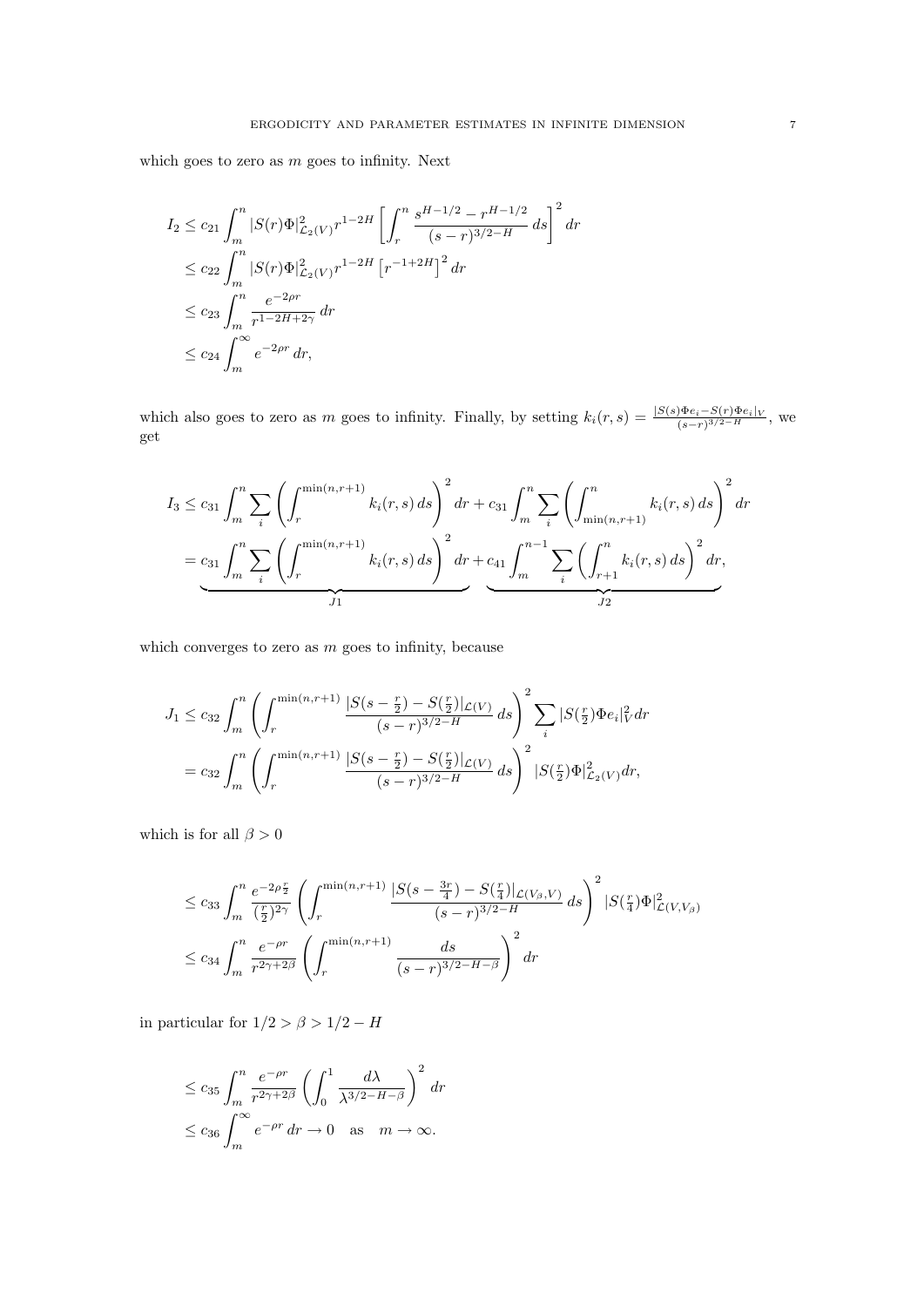Also,

$$
J_2 \leq c_{42} \int_m^{n-1} \sum_i \left( \int_{r+1}^n \frac{|S(s)\Phi e_i|_V}{(s-r)^{3/2-H}} ds \right)^2 dr + c_{42} \int_m^{n-1} \sum_i \left( \int_{r+1}^n \frac{|S(r)\Phi e_i|_V}{(s-r)^{3/2-H}} ds \right)^2 dr
$$
  
\n
$$
\leq c_{43} \int_m^{n-1} \sum_i \left( \int_{r+1}^n \frac{|S(s-r)|_{\mathcal{L}(V)}|S(r)\Phi e_i|_V}{(s-r)^{3/2-H}} ds \right)^2 dr
$$
  
\n
$$
+ c_{42} \int_m^{n-1} \sum_i \left( \int_{r+1}^n \frac{|S(r)\Phi e_i|_V}{(s-r)^{3/2-H}} ds \right)^2 dr
$$
  
\n
$$
\leq c_{44} \int_m^{n-1} |S(r)\Phi|_{\mathcal{L}_2(V)}^2 \left( \int_{r+1}^n \frac{ds}{(s-r)^{3/2-H}} \right)^2 dr
$$
  
\n
$$
\leq c_{45} \int_m^{n-1} \frac{e^{-2\rho r}}{r^{2\gamma}} \left( \int_{r+1}^\infty \frac{ds}{(s-r)^{3/2-H}} \right)^2 dr
$$
  
\n
$$
\leq c_{46} \int_m^{n-1} e^{-2\rho r} \left( \int_1^\infty \frac{d\lambda}{\lambda^{3/2-H}} \right)^2 dr
$$
  
\n
$$
\leq c_{47} \int_m^\infty e^{-2\rho r} dr \to 0 \text{ as } m \to \infty.
$$

We have shown that  $(\tilde{Z}_t, t \geq 1)$  is Cauchy in  $L^2(\Omega, V)$  for  $H \in (0, 1)$ . There is therefore a V-valued random variable  $\tilde{x}$  such that  $\tilde{Z}_t \to \tilde{x}$  in  $L^2(\Omega, V)$ . Clearly the probability distribution for  $\tilde{x}$  is  $\mu_{\infty} = \mathcal{N}(0, Q_{\infty})$  where

$$
Q_{\infty} = \lim_{t \to \infty} Q_t.
$$

Now we are ready to show for all  $k \in \mathbb{N}$  and all arbitrary times  $t_1, t_2, \ldots, t_k \geq 0$ 

Law 
$$
(X^{\tilde{x}}(t_1+r), X^{\tilde{x}}(t_2+r), \dots, X^{\tilde{x}}(t_k+r)) = \text{Law } (X^{\tilde{x}}(t_1), X^{\tilde{x}}(t_2), \dots, X^{\tilde{x}}(t_k))
$$

for all  $r \geq 0$ .

Let  $t \geq 0$ . Then

$$
X^{\tilde{x}}(t) = S(t)\tilde{x} + Z(t)
$$
  
=  $S(t) \left( \lim_{n \to \infty} \int_{-n}^{0} S(-u) \Phi dB^{H}(u) \right) + \int_{0}^{t} S(t-u) \Phi dB^{H}(u).$ 

Since  $S(t)$  is a bounded operator on V and using the semigroup property

$$
= \lim_{n \to \infty} \int_{-n}^{0} S(t - u) \Phi \, dB^{H}(u) + \int_{0}^{t} S(t - u) \Phi \, dB^{H}(u)
$$

$$
= \lim_{n \to \infty} \int_{-n}^{t} S(t - u) \Phi \, dB^{H}(u).
$$

For  $t, r \geq 0$  we have

$$
X^{\tilde{x}}(t+r) = \lim_{n \to \infty} \int_{-n}^{t+r} S(t+r-u) \Phi \, dB^H(u).
$$

Denoting by  $B_r^H(u) = B^H(u - r)$  a process shifted in time by r,

$$
= \lim_{n \to \infty} \int_{-n-r}^{t} S(t-u) \Phi \, dB_r^H(u)
$$

$$
= \lim_{n \to \infty} \int_{-n}^{t} S(t-u) \Phi \, dB_r^H(u),
$$

because  $n + r \to \infty$  for arbitrary  $r \geq 0$ .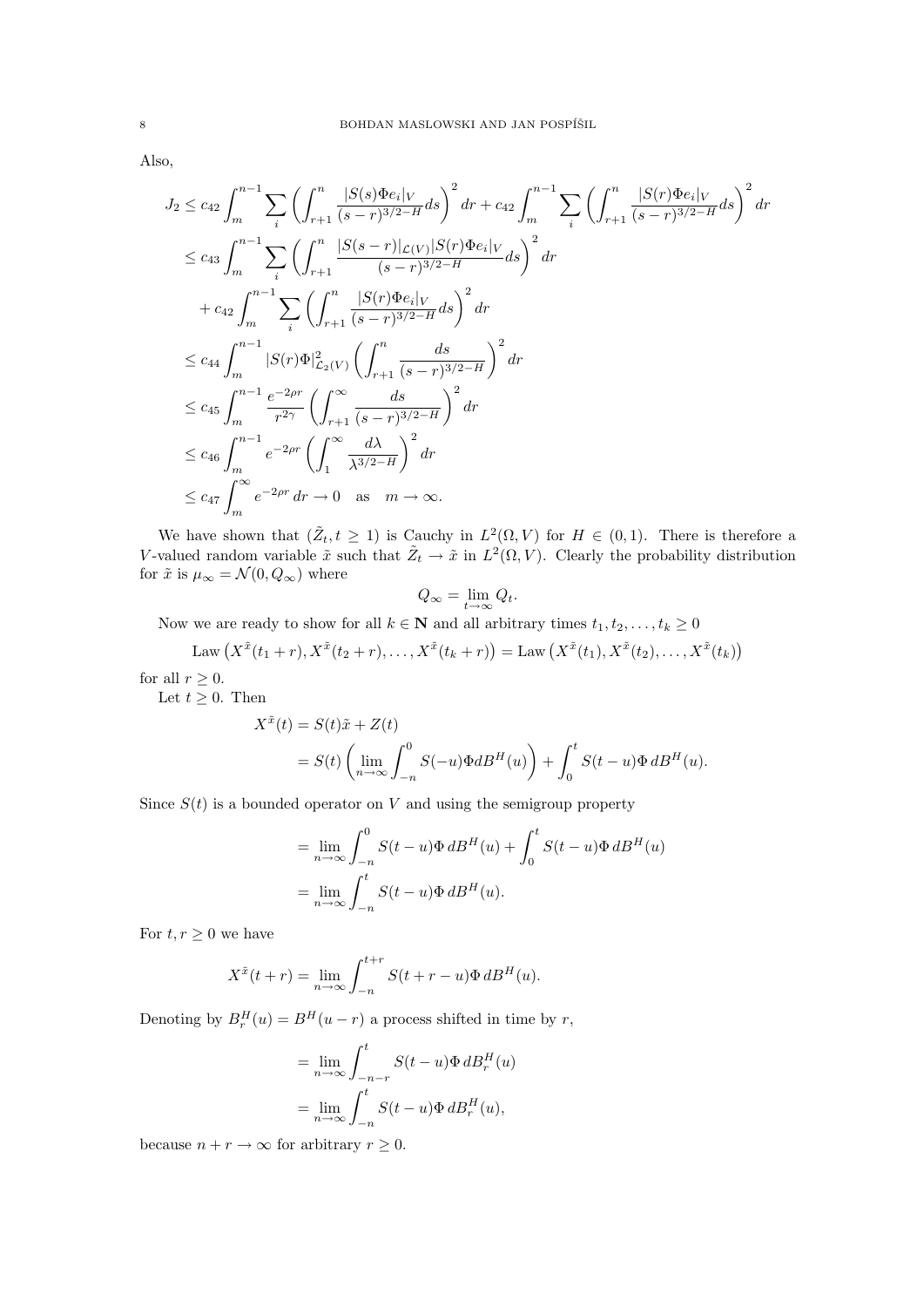Since  $B^{H}(u)$  and  $B^{H}_{r}(u)$  have stationary increments, we have for all  $k \in \mathbb{N}$  and arbitrary times  $t_1, t_2, \ldots, t_k, \geq 0$ 

Law 
$$
\left( \int_{-n}^{t_1} S(t_1 - u) \Phi \, dB_r^H(u), \int_{-n}^{t_2} S(t_2 - u) \Phi \, dB_r^H(u), \dots, \int_{-n}^{t_k} S(t_k - u) \Phi \, dB_r^H(u) \right)
$$
  
= Law 
$$
\left( \int_{-n}^{t_1} S(t_1 - u) \Phi \, dB^H(u), \int_{-n}^{t_2} S(t_2 - u) \Phi \, dB^H(u), \dots, \int_{-n}^{t_k} S(t_k - u) \Phi \, dB^H(u) \right)
$$

for all  $r \geq 0$ . Since

$$
\left(\int_{-n}^{t_1} S(t_1-u)\Phi dB_r^H(u), \int_{-n}^{t_2} S(t_2-u)\Phi dB_r^H(u), \dots, \int_{-n}^{t_k} S(t_k-u)\Phi dB_r^H(u)\right)
$$

$$
\xrightarrow[n\to\infty]{\infty} \left(X^{\tilde{x}}(t_1+r), X^{\tilde{x}}(t_2+r), \dots, X^{\tilde{x}}(t_k+r)\right)
$$

in  $L^2(\Omega, V^k)$  and

$$
\left(\int_{-n}^{t_1} S(t_1-u)\Phi dB^H(u), \int_{-n}^{t_2} S(t_2-u)\Phi dB^H(u), \dots, \int_{-n}^{t_k} S(t_k-u)\Phi dB^H(u)\right) \longrightarrow \left(\frac{\int_{-n}^{t_1} S(t_1-u)\Phi dB^H(u)}{\int_{-n}^{n}\Phi dx^2} \left(X^{\tilde{x}}(t_1), X^{\tilde{x}}(t_2), \dots, X^{\tilde{x}}(t_k)\right)\right)
$$

in  $L^2(\Omega, V^k)$ , we deduce that

Law 
$$
(X^{\tilde{x}}(t_1+r), X^{\tilde{x}}(t_2+r),..., X^{\tilde{x}}(t_k+r)) = \text{Law } (X^{\tilde{x}}(t_1), X^{\tilde{x}}(t_2),..., X^{\tilde{x}}(t_k)).
$$

#### 4. Ergodic theorems

4.1. Ergodic theorem for a strictly stationary solution. At first we recall the famous Birkhoff's theorem for strictly stationary processes.

**Theorem 4.1** (Birkhoff's theorem). Let  $(X^{\tilde{x}}(t), t \geq 0)$  be a V-valued strictly stationary process on  $(\Omega, \mathcal{F}, \mathbb{P})$ . Then for all measurable functionals  $\rho: V \to \mathbf{R}$  such that  $\mathbb{E}|\varrho(\tilde{x})| < \infty$  there exists a measurable functional  $\xi : \Omega \to \mathbf{R}$  such that

(7) 
$$
\lim_{T \to \infty} \frac{1}{T} \int_0^T \varrho(X_t^{\tilde{x}}) dt = \xi, \quad a.s.\text{-P}.
$$

*Proof.* See e.g [25].

Recall that a V-valued strictly stationary process  $(X(t), t \ge 0)$  is said to be *ergodic*, if  $\xi$  in (7) does not depend on  $\omega \in \Omega$ , i.e.  $\xi$  is deterministic, and  $\xi = \mathbb{E}[\varrho(\tilde{x})]$ .

**Lemma 4.2.** Let  $(Y(t), t \ge 0)$  be a R-valued strictly stationary centered Gaussian process and let  $R(t) := \mathbb{E}[Y(0)Y(t)]$  be the correlation function of the process  $Y(t)$ . Then the process  $Y(t)$  is ergodic if  $\lim_{t\to\infty} R(t) = 0.$ 

*Proof.* See e.g [25].

If the semigroup  $(S(t), t \ge 0)$  is analytic, it is well known (cf. [17]), that for all  $\gamma > 0$  there exist constants  $\hat{c}_{\gamma}, \tilde{c}_{\gamma} > 0$  such that  $|S(t)z - z| \leq \hat{c}_{\gamma}t^{\gamma}|z|_{\gamma}$  and  $|S(t)z|_{\gamma} \leq \tilde{c}_{\gamma}t^{-\gamma}|z|_{V}$ , where  $|z|_{\gamma} = |(\beta I - A)^{\gamma} z|_{V}.$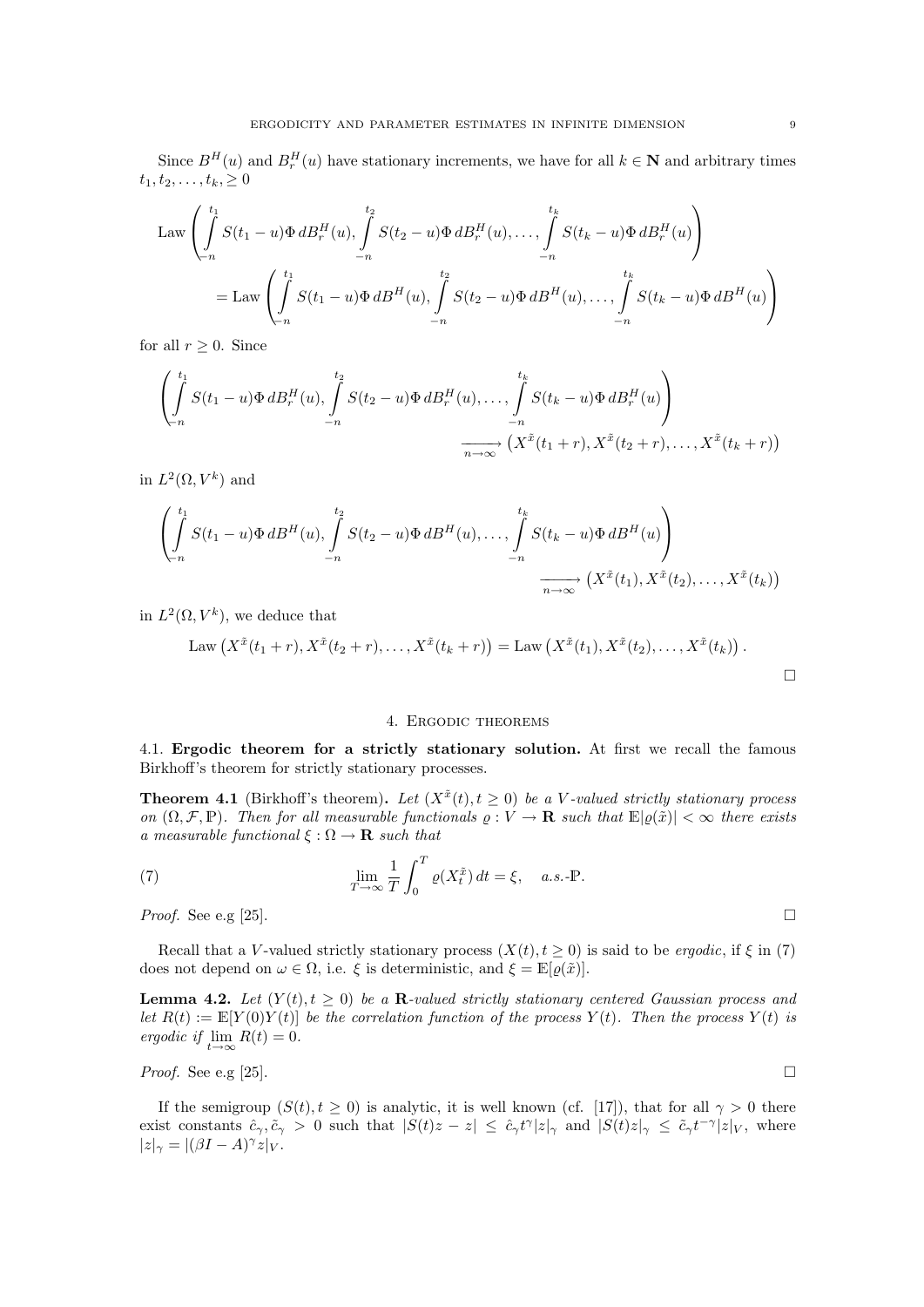**Lemma 4.3.** Let  $S(t)$  be analytic and let  $z \in V$  and  $T > 0$  be arbitrary. Then for all  $0 < s <$  $r \leq T$ ,

(8) 
$$
|(S^*(r) - S^*(s))z|_V \le c_\gamma |r - s|^\gamma |s|^{-\gamma} |z|_V,
$$

for a constant  $c_{\gamma} < \infty$ .

Proof.

$$
\begin{aligned} |(S^*(r) - S^*(s))z)|_V &= \left| \left( S^*(r - \frac{s}{2}) - S^*(\frac{s}{2}) \right) S^*(\frac{s}{2}) z \right|_V \\ &\le \hat{c}_\gamma |r - s|^\gamma \left| S^*(\frac{s}{2}) z \right|_\gamma \\ &\le c_\gamma |r - s|^\gamma |s|^{-\gamma} |z|_V. \end{aligned}
$$

 $\Box$ 

The following two Lemmas 4.4 and 4.5 will be needed in the proof of the ergodic Theorem 4.6 below.

**Lemma 4.4.** Let (A1) and (A2) be satisfied. Let  $0 < H < 1/2$  and let  $z \in V$  be arbitrary. Then

$$
\lim_{t \to \infty} \mathbb{E} \left\langle \tilde{x}, z \right\rangle_V \left\langle \int_0^t S(t - r) \Phi \, dB^H(r), z \right\rangle_V = 0
$$

*Proof.* Let  $\tilde{x}_n := \int_{-n}^0 S(-r) \Phi \, dB_r^H$ . We have that  $\tilde{x}_n \to \tilde{x}$  in  $L^2(\Omega, V)$  and by the Cauchy-Schwarz inequality it follows that

$$
\mathbb{E}|\tilde{x}_n - \tilde{x}|_V \cdot \left| \int_0^t S(t - r) \Phi \, dB^H(r) \right|_V \leq \left\{ \mathbb{E}|\tilde{x}_n - \tilde{x}|_V^2 \right\}^{1/2} \left\{ \mathbb{E} \left| \int_0^t S(t - r) \Phi \, dB^H(r) \right|^2 \right\}^{1/2}
$$
\n
$$
\leq c \left\{ \mathbb{E}|\tilde{x}_n - \tilde{x}|_V^2 \right\}^{1/2} \sup_{t \geq 0} (\text{Tr } Q_t)^{1/2}
$$

which goes to zero as  $n \to \infty$  uniformly in t. It is therefore sufficient to show that for each  $n \in \mathbb{N}$ 

(10) 
$$
\lim_{t \to \infty} \mathbb{E} \langle \tilde{x}_n, z \rangle \left\langle \int_0^t S(t-r) \Phi \, dB^H(r), z \right\rangle_V = 0.
$$

Let  $n \in \mathbb{N}$  be fixed. Then

$$
\mathbb{E}\left\langle \tilde{x}_n, z \right\rangle \left\langle \int_0^t S(t-r)\Phi \, dB^H(r), z \right\rangle_V
$$
  
= 
$$
\mathbb{E}\left\{ \sum_i \int_{-n}^0 \left\langle S(-r)\Phi e_i, z \right\rangle_V d\beta_i^H \right\} \left\{ \sum_i \int_0^t \left\langle S(t-r)\Phi e_i, z \right\rangle_V d\beta_i^H \right\}.
$$

Since  $\beta_i$  are stochastically independent and have stationary increments, we get

(11)  
\n
$$
\mathbb{E} \langle \tilde{x}_n, z \rangle \left\langle \int_0^t S(t-r) \Phi \, dB^H(r), z \right\rangle_V
$$
\n
$$
= \sum_i \mathbb{E} \int_0^n \varphi_i(n-r) \, d\beta_i^H \int_n^{n+t} \varphi_i(t+n-r) \, d\beta_i^H,
$$

where  $\varphi_i(r) = \langle S(r)\Phi e_i, z \rangle_V$ . For a fixed  $i \in \mathbb{N}$  (that is suppressed in the notation) set

$$
\psi(r) = \begin{cases} \varphi(n-r) & \text{for } r \in [0, n] \\ 0 & \text{for } r \in [n, n+t], \end{cases}
$$

$$
\chi(r) = \begin{cases} 0 & \text{for } r \in [0, n] \\ \varphi(t+n-r) & \text{for } r \in [n, n+t]. \end{cases}
$$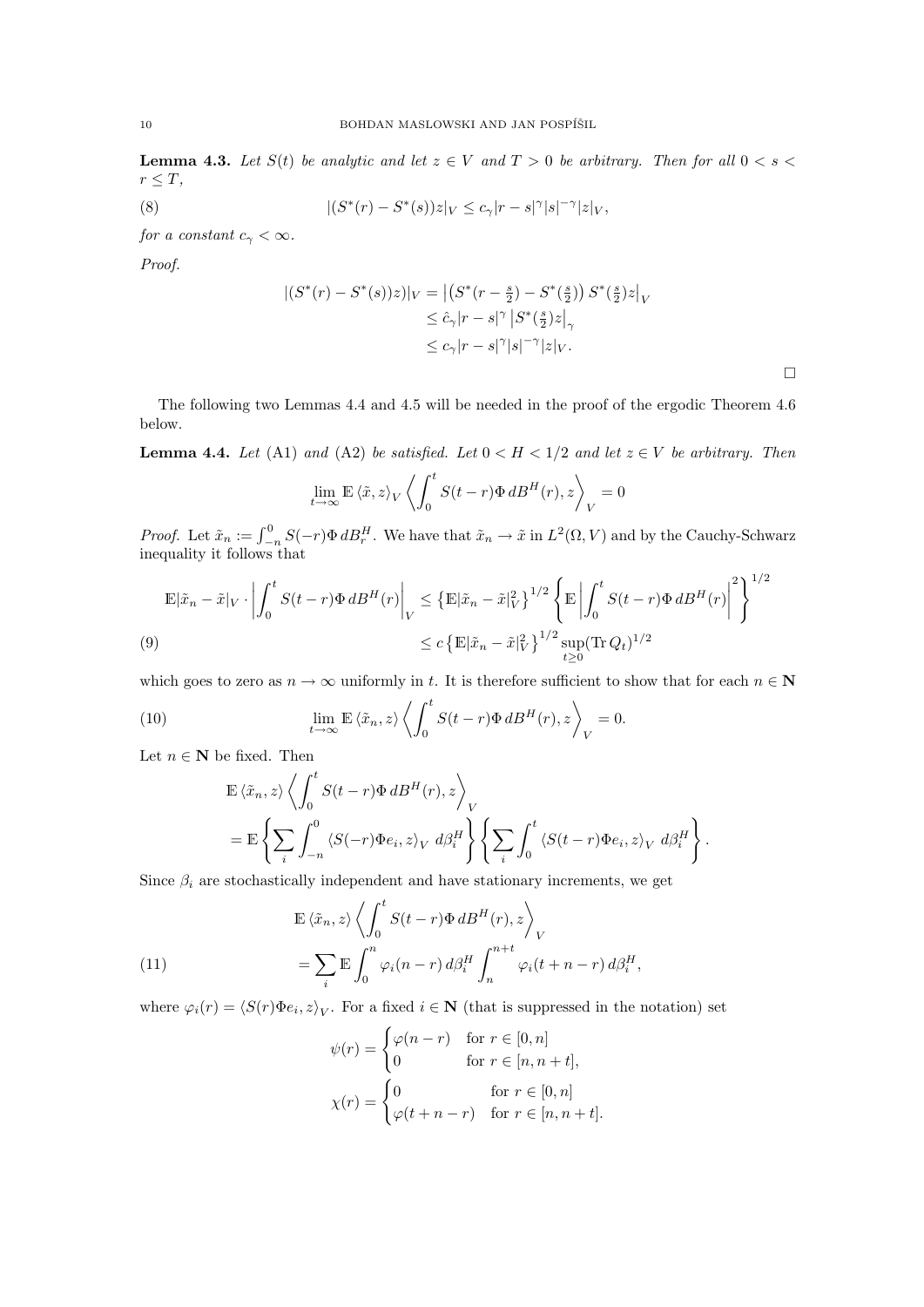Then

$$
\mathbb{E} \int_0^n \varphi(n-r) d\beta_i^H \int_n^{n+t} \varphi(t+n-r) d\beta_i^H
$$
  
= 
$$
\int_0^{n+t} (\mathcal{K}_H^* \psi)(s) (\mathcal{K}_H^* \chi)(s) ds,
$$

where  $\mathcal{K}_H^*$  is the operator defined in Section 2 (with  $T = n + t$ ). Using the form (5) of the operator  $\mathcal{K}_H^*$  we get

(12) 
$$
= \int_0^n \left( K_H^* \psi \right)(s) \left( c_H s^{1/2 - H} \int_n^{n+t} \frac{r^{H-1/2} \varphi(t+n-r)}{(r-s)^{3/2-H}} dr \right) ds.
$$

Note that

(13) 
$$
s^{1/2-H} \int_{n}^{n+t} \frac{r^{H-1/2} \varphi(t+n-r)}{(r-s)^{3/2-H}} dr \leq \int_{n}^{n+t} \frac{\varphi(t+n-r)}{(r-s)^{3/2-H}} dr
$$

$$
\leq \int_{0}^{t} \frac{|\varphi(\lambda)|}{(t+n-s-\lambda)^{3/2-H}} d\lambda.
$$

Let us now turn back to  $(11)$ . By  $(12)$  and  $(13)$  we may estimate

$$
\sum_{i} \int_{0}^{n} \left\{ \left( \frac{|\varphi_{i}(n-s)|}{(n-s)^{1/2-H}} + s^{1/2-H} \int_{s}^{n} \frac{|r^{H-1/2} \varphi_{i}(n-r) - s^{H-1/2} \varphi_{i}(n-s)|}{(r-s)^{3/2-H}} dr \right) \right\} \cdot \int_{0}^{t} \frac{|\varphi_{i}(\lambda)|}{(t+n-s-\lambda)^{3/2-H}} d\lambda \right\} ds
$$
\n
$$
= \int_{0}^{n} \left\{ \sum_{i} \frac{|\varphi_{i}(n-s)|}{(n-s)^{1/2-H}} \int_{0}^{t-1} \frac{|\varphi_{i}(\lambda)|}{(t+n-s-\lambda)^{3/2-H}} d\lambda + \sum_{i} \frac{|\varphi_{i}(n-s)|}{(n-s)^{1/2-H}} \int_{0}^{1} \frac{|\varphi_{i}(r+t-1)|}{(1+n-s-r)^{3/2-H}} dr + \sum_{i} s^{1/2-H} \int_{s}^{n} \frac{|r^{H-1/2} \varphi_{i}(n-r) - s^{H-1/2} \varphi_{i}(n-s)|}{(r-s)^{3/2-H}} dr \int_{0}^{t-1} \frac{|\varphi_{i}(\lambda)|}{(t+n-s-\lambda)^{3/2-H}} d\lambda + \sum_{i} s^{1/2-H} \int_{s}^{n} \frac{|r^{H-1/2} \varphi_{i}(n-r) - s^{H-1/2} \varphi_{i}(n-s)|}{(r-s)^{3/2-H}} dr \int_{0}^{1} \frac{|\varphi_{i}(\lambda+t-1)|}{(1+n-s-\lambda)^{3/2-H}} d\lambda \right\} ds.
$$

We will now prove the convergence to zero as  $t \to \infty$  for particular terms  $I \cdot IV$ . We have

$$
I = \frac{1}{(n-s)^{1/2-H}} \int_0^{t-1} \frac{1}{(t+n-s-\lambda)^{3/2-H}} \sum_i |\varphi_i(n-s)| \cdot |\varphi_i(\lambda)| d\lambda
$$

by Cauchy-Schwarz inequality

$$
\leq \frac{1}{(n-s)^{1/2-H}} \int_0^{t-1} \frac{1}{(t+n-s-\lambda)^{3/2-H}} \left\{ \sum_i \varphi_i^2(n-s) \right\}^{1/2} \left\{ \sum_i |\varphi_i^2(\lambda)| \right\}^{1/2} d\lambda
$$
  
= 
$$
\frac{1}{(n-s)^{1/2-H}} \int_0^{t-1} \frac{1}{(t+n-s-\lambda)^{3/2-H}} |\Phi^* S^*(n-s)z| \cdot |\Phi^* S^*(\lambda)z| d\lambda
$$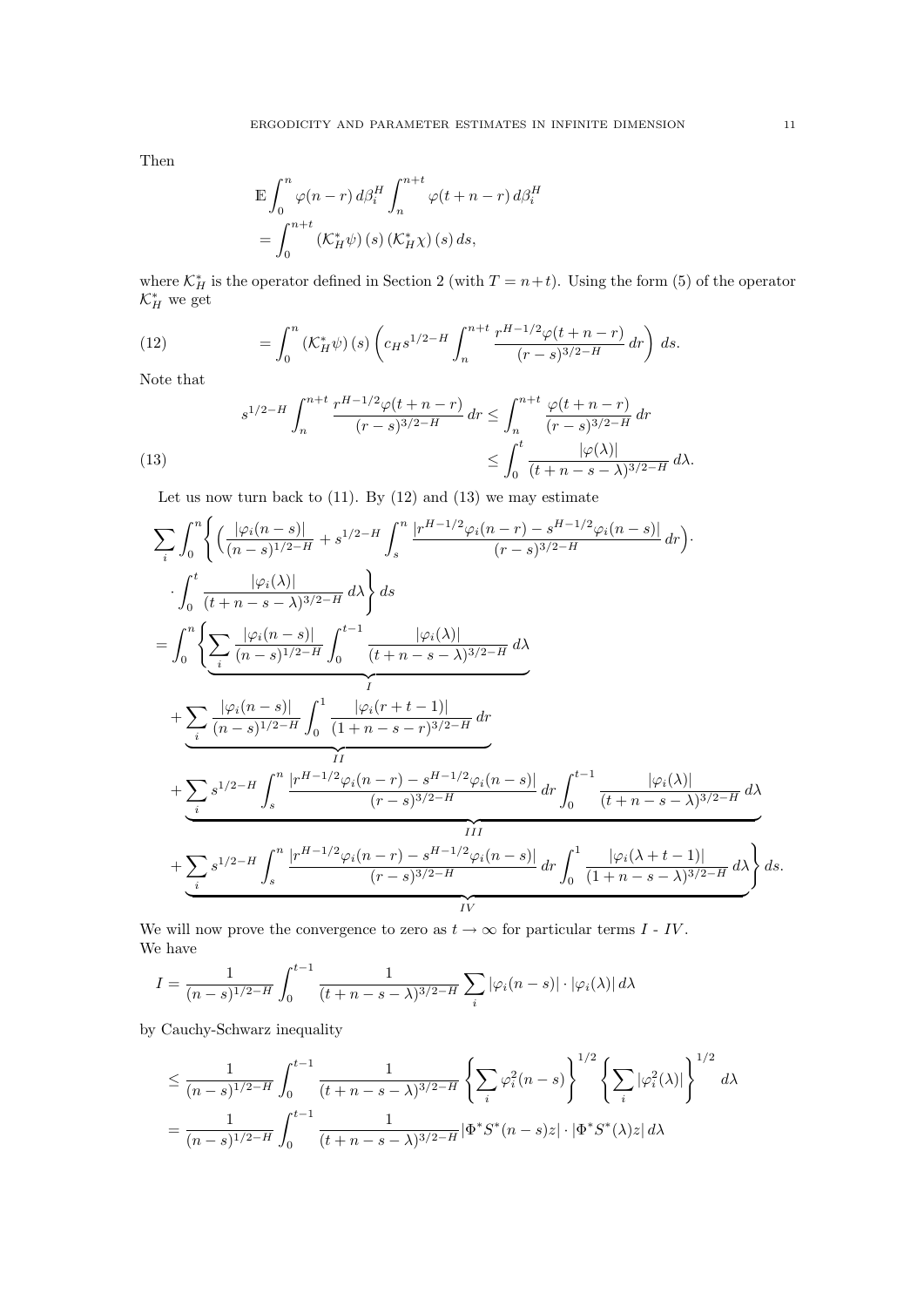using the estimate  $|\Phi^*S^*(\cdot)z| \leq |\Phi^*| \cdot |S^*(\cdot)z| \leq c|S^*(\cdot)z|$ 

$$
\leq \frac{c_{11}}{(n-s)^{1/2-H}}|S^*(n-s)z|\int_0^\infty \frac{1}{(t+n-s-\lambda)^{3/2-H}}|S^*(\lambda)z|1_{[\lambda\leq t-1]}d\lambda,
$$

which converges to zero as  $t \to \infty$  for each  $s \in (0, n)$  by dominated convergence theorem (DCT in what follows), because  $|S^*(\lambda)z| \leq ce^{-\omega\lambda}$ . We also have

$$
I \le \frac{c_{12}}{(n-s)^{1/2-H}} |S^*(n-s)z| \int_0^\infty e^{-\omega \lambda} d\lambda
$$
  

$$
\le \frac{c_{13}}{(n-s)^{1/2-H}},
$$

which is an integrable majorant, and therefore (again by DCT)  $\int_0^n I ds$  goes to zero. In a similar manner we have

$$
II \le \frac{c_{21}}{(n-s)^{1/2-H}} |S^*(n-s)z| \int_0^1 \frac{1}{(1+n-s-r)^{3/2-H}} |S^*(r+t-1)z| dr
$$
  

$$
\le \frac{c_{22}}{(n-s)^{1/2-H}} |S^*(n-s)z| \int_0^1 \frac{e^{-\omega(r+t-1)}}{(1+n-s-r)^{3/2-H}} dr
$$

which converges pointwise to zero by Levi's theorem (for  $t = 1$  the integrand is less than  $\frac{c}{(n-s)^{3/2-H}}$ ). We have

$$
II \le \frac{c_{23}}{(n-s)^{1/2-H}} |S^*(n-s)z| \int_0^1 \frac{dr}{(1+n-s-r)^{3/2-H}}
$$
  

$$
\le \frac{c_{24}}{(n-s)^{1/2-H}} \frac{1}{(n-s)^{1/2-H}}
$$
  

$$
= \frac{c_{24}}{(n-s)^{1-2H}},
$$

which is integrable, and therefore (by DCT)  $\int_0^n II ds$  goes to zero. Next we have (by adding and subtracting  $r^{H-1/2}\varphi_i(n-s)$  in the numerator of the first term)

$$
III \leq \sum_{i} s^{1/2-H} \left( |\varphi_{i}(n-s)| \int_{s}^{n} \frac{|r^{H-1/2} - s^{H-1/2}|}{(r-s)^{3/2-H}} + \int_{s}^{n} \frac{r^{H-1/2} |\varphi_{i}(n-r) - \varphi_{i}(n-s)|}{(r-s)^{3/2-H}} dr \right) \cdot \int_{0}^{t-1} \frac{|\varphi_{i}(\lambda)|}{(t+n-s-\lambda)^{3/2-H}} d\lambda
$$
  
\n
$$
\leq c_{31} \sum_{i} \left( s^{1/2-H} |\varphi_{i}(n-s)| s^{-1+2H} + \int_{0}^{n} \frac{|\varphi_{i}(n-r) - \varphi_{i}(n-s)|}{(r-s)^{3/2-H}} dr \right) \cdot \int_{0}^{t-1} \frac{|\varphi_{i}(\lambda)|}{(t+n-s-\lambda)^{3/2-H}} d\lambda
$$
  
\n
$$
\leq c_{32} s^{H-1/2} \int_{0}^{t-1} \frac{|\varphi_{i}(\lambda)|}{(t+n-s-\lambda)^{3/2-H}} d\lambda + c_{33} \int_{s}^{n} \int_{0}^{t-1} \frac{\sum_{i} |\varphi_{i}(\lambda)| \cdot |\varphi_{i}(n-r) - \varphi_{i}(n-s)|}{(t+n-s-\lambda)^{3/2-H}} d\lambda dr
$$
  
\n
$$
\leq c_{34} s^{H-1/2} |S^{*}(n-s)z| \int_{0}^{\infty} \frac{|S^{*}(\lambda)z|1_{[\lambda \leq t-1]} d\lambda}{(t+n-s-\lambda)^{3/2-H}} d\lambda
$$
  
\n
$$
+ c_{35} \int_{0}^{\infty} \frac{|S^{*}(\lambda)z|1_{[\lambda \leq t-1]} d\lambda}{(t+n-s-\lambda)^{3/2-H}} \int_{s}^{n} \frac{|(S^{*}(n-r) - S^{*}(n-s))z|}{(r-s)^{3/2-H}} dr.
$$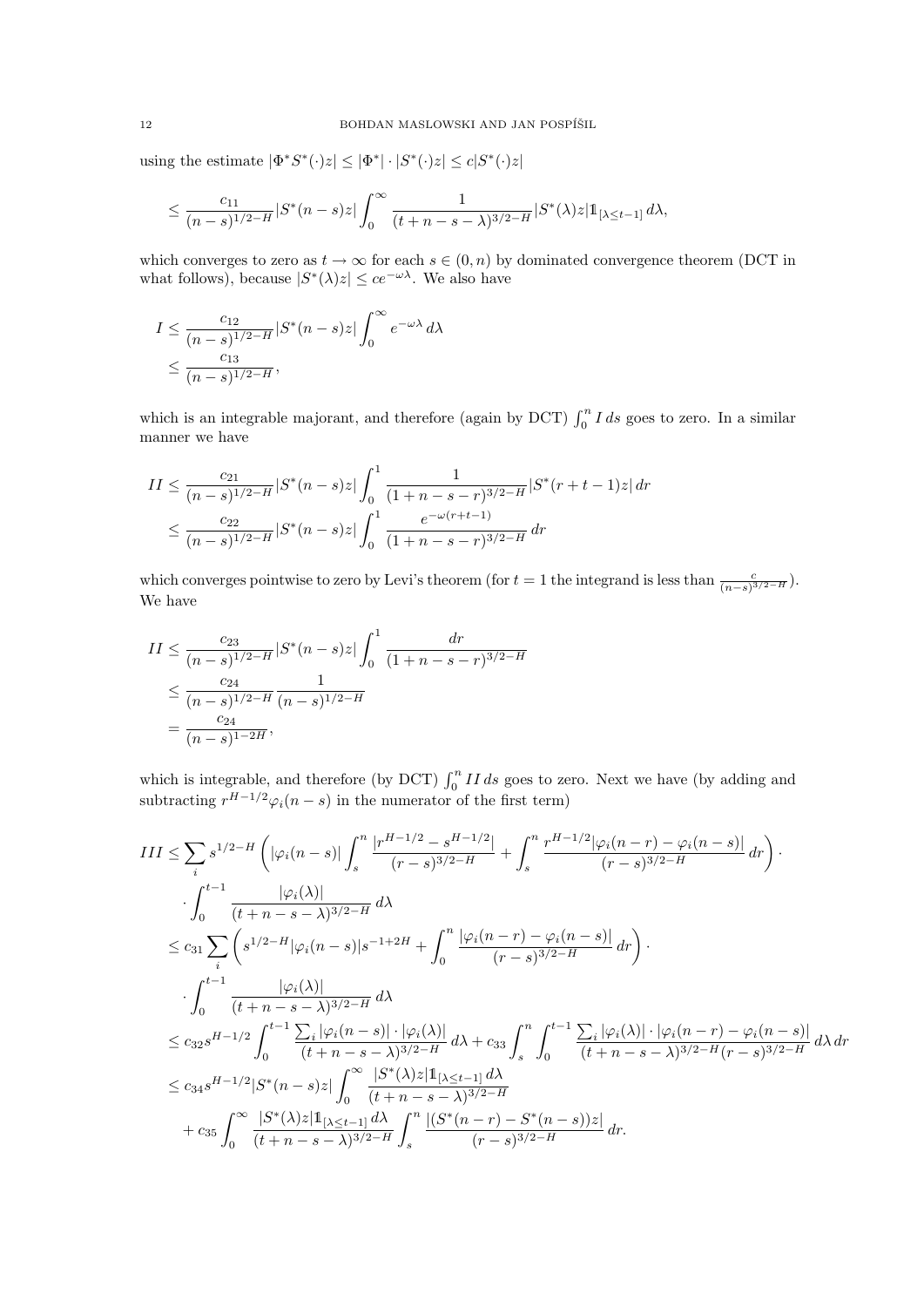The first two integrals on the right hand side are identical and converge to zero as  $t \to \infty$  as shown in the above estimate of  $I$ , hence the whole right hand side tends to zero. Using the estimate  $(8)$ we have

$$
III \le c_{36} s^{H-1/2} |S^*(n-s)z| \frac{1}{(n-s)^{1/2-H}} + \frac{c_{37}}{(n-s)^{1/2-H}} \int_s^n \frac{c_\gamma |r-s|^\gamma |n-s|^{-\gamma}}{(r-s)^{3/2-H}} dr
$$
  

$$
\le \frac{c_{36} |S^*(n-s)z|}{s^{1/2-H} (n-s)^{1/2-H}} + \frac{c_{38}}{(n-s)^{1-2H}}
$$

which is integrable and by DCT  $\int_0^n III \, ds$  goes to zero. In a similar manner we have

$$
IV \leq c_{41}s^{H-1/2} \int_{0}^{1} \frac{\sum_{i} |\varphi_{i}(n-s)| \cdot |\varphi_{i}(\lambda+t-1)|}{(1+n-s-\lambda)^{3/2-H}} d\lambda
$$
  
+  $c_{42} \int_{s}^{n} \int_{0}^{1} \frac{\sum_{i} |\varphi_{i}(\lambda+t-1)| \cdot |\varphi_{i}(n-r) - \varphi_{i}(n-s)|}{(1+n-s-\lambda)^{3/2-H}(r-s)^{3/2-H}} d\lambda dr$   
 $\leq c_{43}s^{H-1/2} |S^{*}(n-s)z| \int_{0}^{1} \frac{|S^{*}(\lambda+t-1)z|}{(1+n-s-\lambda)^{3/2-H}} d\lambda$   
+  $c_{44} \int_{0}^{1} \frac{|S^{*}(\lambda+t-1)z|}{(1+n-s-\lambda)^{3/2-H}} d\lambda \int_{s}^{n} \frac{|(S^{*}(n-r)-S^{*}(n-s))z|}{(r-s)^{3/2-H}} dr$   
 $\leq c_{45}s^{H-1/2}e^{-\omega(t-1)} \int_{0}^{1} \frac{d\lambda}{(1+n-s-\lambda)^{3/2-H}}$   
+  $c_{46}e^{-\omega t} \int_{0}^{1} \frac{d\lambda}{(1+n-s-\lambda)^{3/2-H}} \int_{s}^{n} \frac{|(S^{*}(n-r)-S^{*}(n-s))z|}{(r-s)^{3/2-H}} dr$ 

which converges pointwise to zero as  $t \to \infty$ . Using the estimate (8) we have as in the previous case

$$
IV \leq \frac{c_{47}}{s^{1/2-H}(n-s)^{1/2-H}} + \frac{c_{48}}{(n-s)^{1/2-H}} \frac{c_{\gamma}}{(n-s)^{1/2-H}}
$$

which is integrable, and therefore by DCT  $\int_0^n IV ds$  tends to zero.

To recapitulate, we have proven that integral

$$
\int_0^n (I + II + III + IV) ds
$$

goes to zero, i.e. we have shown (10) which completes the proof.  $\square$ 

**Lemma 4.5.** Let (A1) and (A2) be satisfied. Let  $1/2 < H < 1$  and let  $z \in V$  be arbitrary. Then

= 0

$$
\lim_{t\to\infty} \mathbb{E}\left\langle \tilde{x},z\right\rangle_V \left\langle \int_0^t S(t-r)\Phi\,dB^H(r),z\right\rangle_V=
$$

Proof. Set

$$
\tilde{R}(t) = \mathbb{E}\left[\langle \tilde{x}, z \rangle_V \left\langle \int_0^t S(t-r)\Phi \, dB^H(r), z \right\rangle_V \right]
$$
\n
$$
= \mathbb{E}\left[\left\langle \lim_{n \to \infty} \int_{-n}^0 S(-r)\Phi \, dB^H(r), z \right\rangle_V \left\langle \int_0^t S(t-r)\Phi \, dB^H(r), z \right\rangle_V \right]
$$
\n
$$
= \lim_{n \to \infty} \mathbb{E}\left[\left\langle \int_{-n}^0 S(-r)\Phi \, dB^H(r), z \right\rangle_V \left\langle \int_0^t S(t-r)\Phi \, dB^H(r), z \right\rangle_V \right]
$$
\n
$$
= \lim_{n \to \infty} \mathbb{E}\left[\left\langle \int_{-n}^t \psi(r) \, dB^H(r), z \right\rangle_V \left\langle \int_{-n}^t \chi(r) \, dB^H(r), z \right\rangle_V \right] = \lim_{n \to \infty} \left\langle \hat{Q}_{n,t} z, z \right\rangle_V,
$$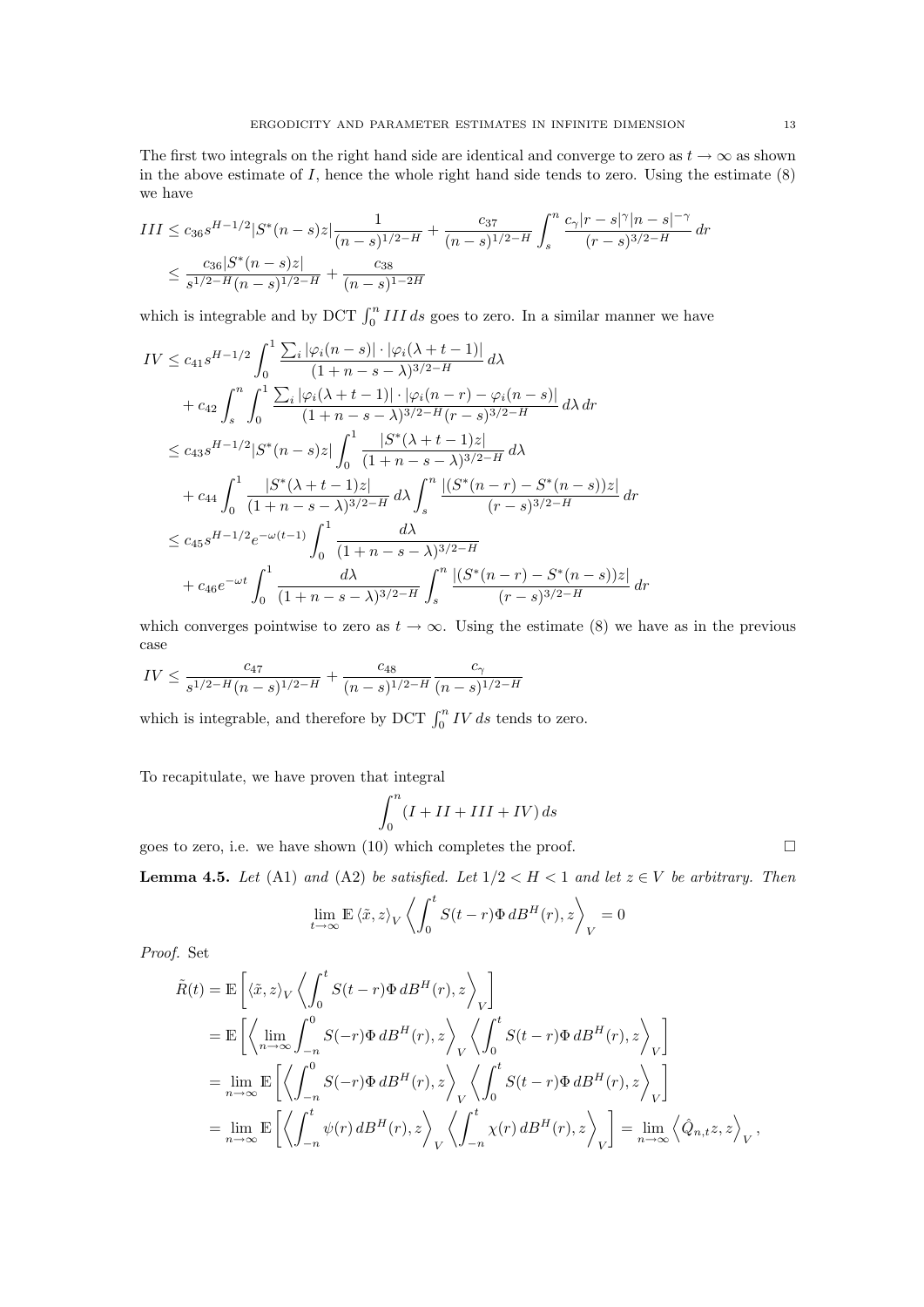where

$$
\psi(r) = \begin{cases} S(-r)\Phi & \text{for } r \in [-n, 0) \\ 0 & \text{for } r \in [0, t], \end{cases}
$$

$$
\chi(r) = \begin{cases} S(t-r)\Phi & \text{for } r \in [0, t] \\ 0 & \text{for } r \in [-n, 0). \end{cases}
$$

and  $\hat{Q}_{n,t}$  is the covariance operator of  $\int_{-n}^{t} \psi(r) dB^H(r)$  and  $\int_{-n}^{t} \chi(r) dB^H(r)$ .

Since  $H > 1/2$ , we know the form of the covariance operator

(14) 
$$
\hat{Q}_{n,t} = \int_{-n}^{t} \int_{-n}^{t} \psi(r) \chi^*(s) \phi(r-s) \, dr \, ds,
$$

where  $\phi$  is given by (4). Therefore

$$
\tilde{R}(t) \le \lim_{n \to \infty} \int_0^t \int_{-n}^0 |\Phi^* S^*(t - s)z|_V |\Phi^* S^*(-r)z|_V \phi(r - s) dr ds
$$

and by the exponential stability (A2)

$$
\tilde{R}(t) \le M^2 |z|_V^2 \lim_{n \to \infty} \int_0^t \int_{-n}^0 e^{-\rho(t-s)} e^{-\rho(-r)} \phi(r-s) \, dr \, ds
$$
\n
$$
\le M^2 |z|_V^2 \int_0^\infty \int_0^\infty e^{-\rho s} e^{-\rho r} \hat{\phi}(t+r-s) \, dr \, ds,
$$

where

$$
\hat{\phi}(u) = \begin{cases} \phi(u) & \text{for } u \ge 0 \\ 0 & \text{for } u < 0 \end{cases}
$$

and using the fact that  $\phi(-u) = \phi(u)$  for all  $u \in \mathbf{R}$ . Since the function  $\hat{\phi}(t + r - s)$  is decreasing as  $t \to \infty$  for all  $s, r \in \mathbb{R}$ , we deduce that  $\tilde{R}(t)$  goes to 0 as  $t \to \infty$  completing the proof by the Lebesgue monotone convergence theorem.  $\Box$ 

**Theorem 4.6** (Ergodic theorem for a strictly stationary solution). Let  $(X^{\tilde{x}}(t), t \ge 0)$  be a Vvalued strictly stationary solution to (1). Let  $\rho: V \to \mathbf{R}$  be a measurable functional such that  $\mathbb{E}|\rho(\tilde{x})| < \infty$ . Then

$$
\lim_{T \to \infty} \frac{1}{T} \int_0^T \varrho(X^{\tilde{x}}(t)) dt = \int_V \varrho(y) \mu_\infty(dy), \quad a.s.\text{-P}.
$$

*Proof.* Let  $z \in V$  be arbitrary and let  $(Y(t), t \geq 0)$  be a **R**-valued process defined by

$$
Y(t) := \left\langle X^{\tilde{x}}(t), z \right\rangle_V.
$$

Then  $Y(0) = \langle \tilde{x}, z \rangle_V$ . We prove that the process  $Y(t)$  is ergodic. By Lemma 4.2 we have to show that  $\lim_{t\to\infty} R(t) = 0.$ 

$$
R(t) = \mathbb{E}[Y(0)Y(t)]
$$
  
\n
$$
= \mathbb{E}[\langle \tilde{x}, z \rangle_V \langle X^{\tilde{x}}(t), z \rangle_V]
$$
  
\n
$$
= \mathbb{E}\left[\langle \tilde{x}, z \rangle_V \langle S(t)(\tilde{x}) + \int_0^t S(t - r)\Phi \, dB^H(r), z \rangle_V \right]
$$
  
\n
$$
= \mathbb{E}\underbrace{[\langle \tilde{x}, z \rangle_V \langle S(t)(\tilde{x}), z \rangle_V]}_{I} + \mathbb{E}\underbrace{[\langle \tilde{x}, z \rangle_V \langle \int_0^t S(t - r)\Phi \, dB^H(r), z \rangle_V]}_{II}.
$$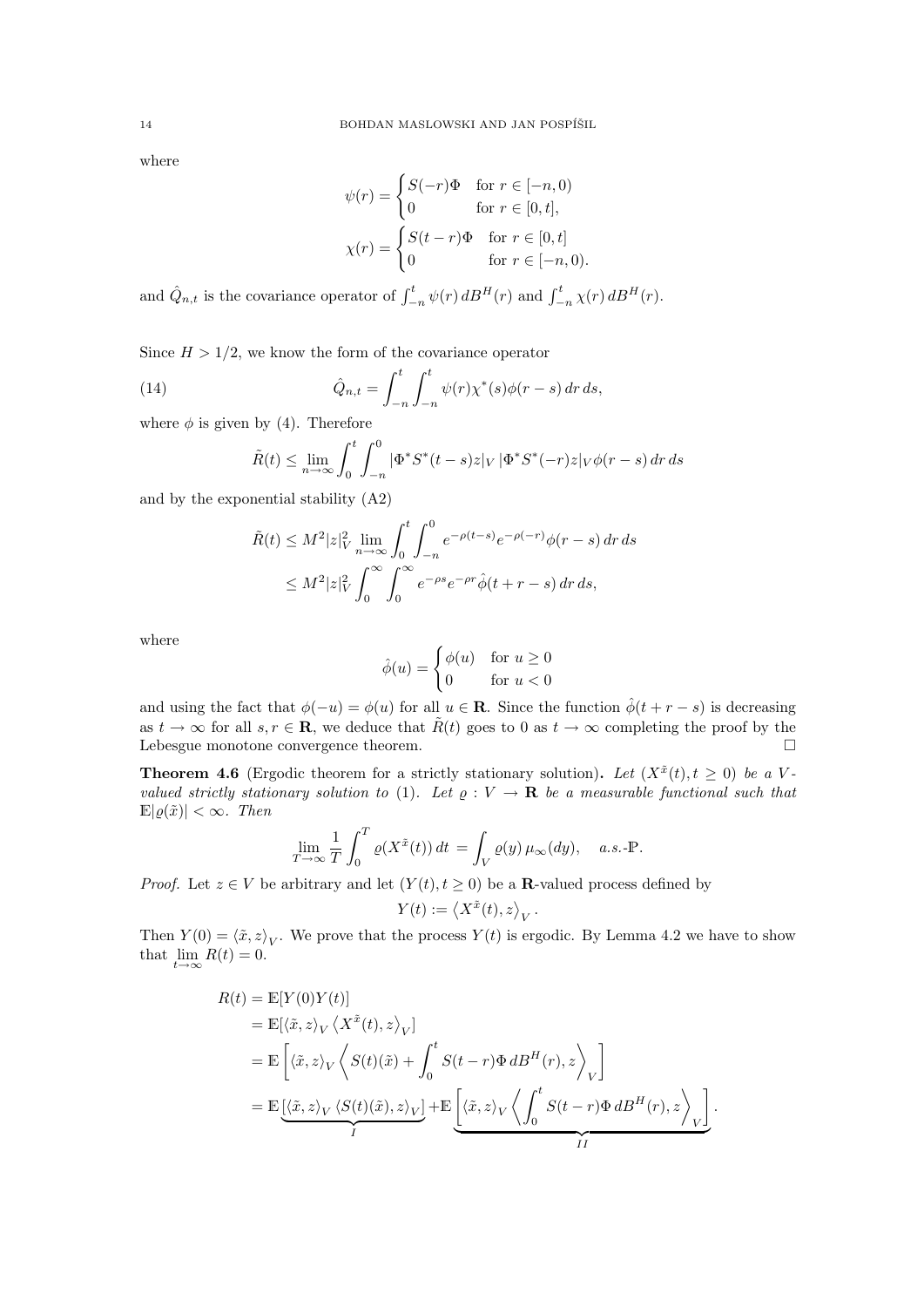We will estimate both terms separately.

The first term

$$
\begin{aligned} \mathbb{E}|I|&=\mathbb{E}\left|\left\langle \tilde{x},z\right\rangle_V\left\langle S(t)(\tilde{x}),z\right\rangle_V\right|\\ &\leq\mathbb{E}|S(t)\tilde{x}|_V\left|z\right|_V^2|\tilde{x}|_V \end{aligned}
$$

and using the exponential stability bound (A2)

$$
\leq Me^{-\rho t}|z|_V^2\, \mathbb{E}|\tilde{x}|_V^2,
$$

which goes to 0 as  $t \to \infty$ , because  $\mathbb{E}|\tilde{x}|_V^2 < \infty$ . The second term is for  $H = 1/2$  equal to zero, because  $\tilde{x}$  and the convolution integral  $\int_0^t S(t-r)\Phi \, dB^H(r)$  are stochastically independent and therefore

$$
\mathbb{E}[II] = \mathbb{E}\left[\langle \tilde{x}, z \rangle_V \left\langle \int_0^t S(t-r)\Phi \, dB^H(r), z \right\rangle_V \right]
$$
  
=  $\mathbb{E}\left[\langle \tilde{x}, z \rangle_V \right] \mathbb{E}\left[\left\langle \int_0^t S(t-r)\Phi \, dB^H(r), z \right\rangle_V \right]$   
= 0.

For  $H \neq 1/2$  we obtain that  $\mathbb{E}[II]$  goes to zero as  $t \to \infty$  by Lemma 4.4 and 4.5 respectively. Thus the process  $Y(t) = \langle X^{\tilde{x}}(t), z \rangle_V$  is ergodic for each  $z \in V$ .

Take  $(h_n, n \in \mathbb{N})$  any orthonormal basis in V. Then

$$
\mathbb{E}\left\langle \tilde{x},h_n\right\rangle_V = \lim_{T\to\infty} \frac{1}{T} \int_0^T \left\langle X^{\tilde{x}}(t),h_n\right\rangle_V dt = 0
$$

on  $\Omega_n \subset \Omega$ ,  $\mathbb{P}(\Omega_n) = 1$ . On the other hand, by Theorem 4.1

$$
\lim_{T \to \infty} \frac{1}{T} \int_0^T X^{\tilde{x}}(t) dt = \xi
$$

on  $\Omega_0 \subset \Omega$ ,  $\mathbb{P}(\Omega_0) = 1$ . Taking  $\Omega' = \bigcap_{n=0}^{\infty}$  $\bigcap_{n=0}^{\infty} \Omega_n$ , we have  $\mathbb{P}(\Omega') = 1$  and

$$
0 = \lim_{T \to \infty} \frac{1}{T} \int_0^T \left\langle X^{\tilde{x}}(t), h_n \right\rangle_V dt
$$
  
= 
$$
\lim_{T \to \infty} \left\langle \frac{1}{T} \int_0^T X^{\tilde{x}}(t) dt, h_n \right\rangle_V
$$
  
= 
$$
\left\langle \lim_{T \to \infty} \frac{1}{T} \int_0^T X^{\tilde{x}}(t) dt, h_n \right\rangle_V
$$
  
= 
$$
\left\langle \xi, e_n \right\rangle_V
$$

on  $\Omega'$ . Hence  $\langle \xi, h_n \rangle_V = 0$  for each n on  $\Omega'$ , i.e.  $\xi = 0$ , a.s.-P, and it follows that  $X^{\tilde{x}}(t)$  is ergodic.

4.2. Ergodic theorems for an arbitrary solution. In this section we will apply the previous results to the solution of (1) with arbitrary initial condition.

**Theorem 4.7.** Let (A1) and (A2) be satisfied and let  $(X^{x_0}(t), t \ge 0)$  be a solution to (1). Let  $\rho: V \to \mathbf{R}$  be a functional satisfying the global Lipschitz condition, i.e. there exists a constant  $L > 0$  such that

$$
(15) \qquad |\varrho(x) - \varrho(y)| \le L|x - y|_V
$$

for all  $x, y \in V$ . Then

$$
\lim_{T \to \infty} \frac{1}{T} \int_0^T \varrho(X^{x_0}(t)) dt = \int_V \varrho(y) \mu_\infty(dy), \quad a.s.\text{-P}.
$$

for all  $x_0 \in V$ .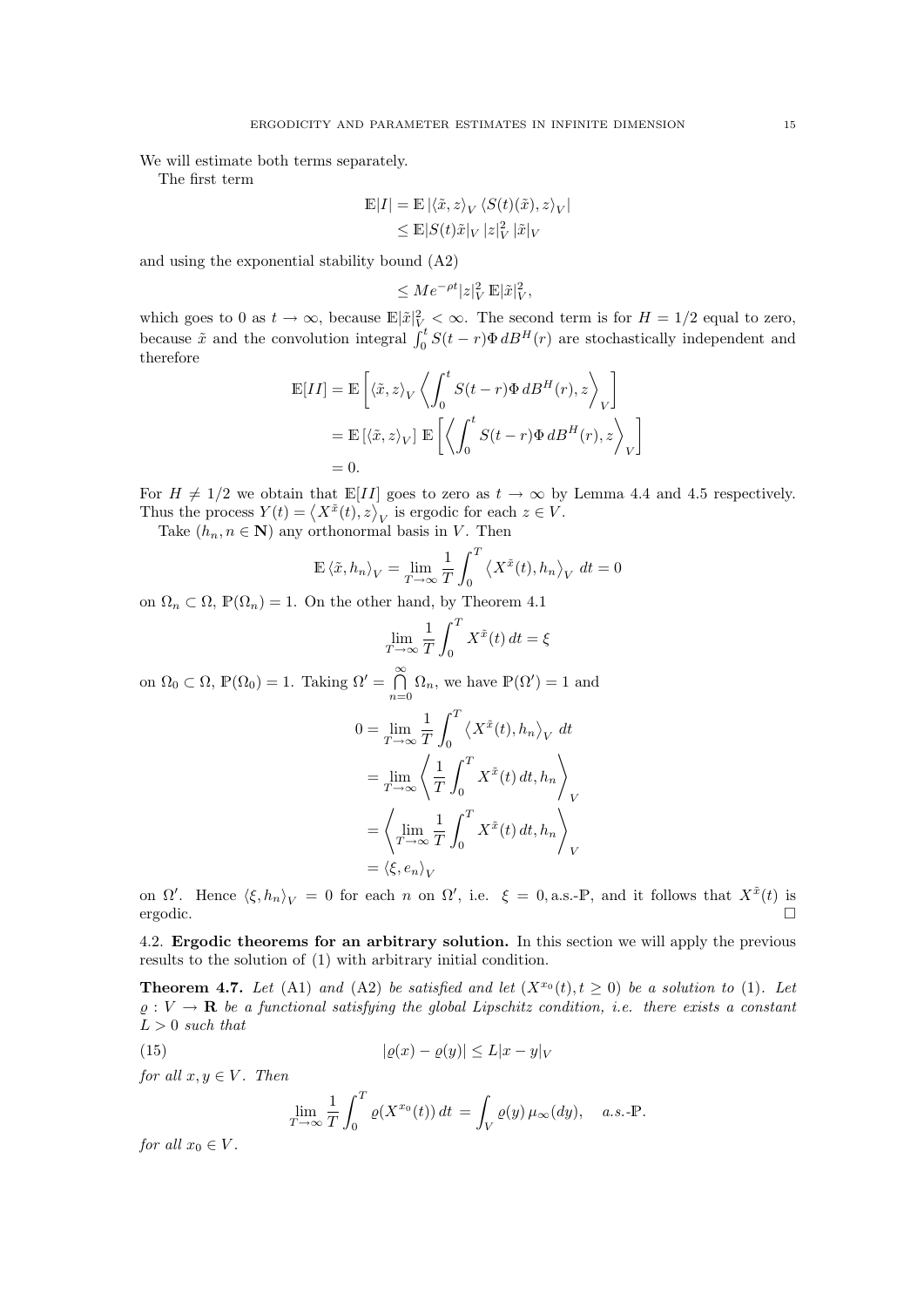Proof. The desired convergence can be rewritten as

$$
\lim_{T \to \infty} \left| \frac{1}{T} \int_0^T \varrho(X^{x_0}(t)) dt - \int_V \varrho(y) \mu_\infty(dy) \right| = 0, \quad \text{a.s.-P},
$$

for all  $x_0 \in V$ . Let  $(X^{\tilde{x}}(t), t \geq 0)$  be a strictly stationary solution to (1). Then obviously

$$
\left| \frac{1}{T} \int_0^T \varrho(X^{x_0}(t)) dt - \frac{1}{T} \int_0^T \varrho(X^{\tilde{x}}(t)) dt \right|
$$
  

$$
\leq \frac{1}{T} \int_0^T \left| \varrho(X^{x_0}(t)) - \varrho(X^{\tilde{x}}(t)) \right| dt.
$$

We will show that the right hand side goes to zero as  $T \to \infty$ . Using the Lipschitz assumption (15) and the exponential stability bound (A2) we get

$$
\leq \frac{L}{T} \int_0^T \left| X^{x_0}(t) - X^{\tilde{x}}(t) \right|_V dt
$$
  
= 
$$
\frac{L}{T} \int_0^T |S(t)(x_0 - \tilde{x})|_V dt
$$
  

$$
\leq \frac{L}{T} |x_0 - \tilde{x}|_V \int_0^T Me^{-\rho t} dt,
$$

which goes to zero as  $T \to \infty$  completing the proof.

The global Lipschitz continuity of  $\rho$  is a rather restrictive condition. We may relax it (cf. Theorem 4.9 below) for  $\Phi \in \mathcal{L}_2(U, V)$  which corresponds to the important case when the driving process is, in fact, a genuine V -valued fractional Brownian motion.

**Definition 4.1.** Let  $Q$  be a nonnegative, self-adjoint, trace class operator on  $V$ . A V-valued Gaussian process  $(B_Q^H(t), t \in \mathbf{R})$  on  $(\Omega, \mathcal{F}, \mathbb{P})$  is called a fractional Brownian motion of covariance type with Hurst parameter  $H \in (0, 1)$  and covariance Q (or simply a fractional Q-Brownian motion with Hurst parameter  $H$ ) if

(1) 
$$
\mathbb{E}B_Q^H(t) = 0
$$
 for all  $t \in \mathbb{R}$ ,

$$
(2) \ \operatorname{Cov}(B_Q^H(t), B_Q^H(s)) = \frac{1}{2}(|t|^{2H} + |s|^{2H} - |t - s|^{2H})Q, \text{ for all } s, t \in \mathbf{R},
$$

(3)  $(B_Q^H(t), t \in \mathbb{R})$  has V-valued, continuous sample paths a.s.-P.

Let  $(B^H(t), t \in \mathbf{R})$  be a standard cylindrical fractional Brownian motion in U. Let  $\Phi \in \mathcal{L}_2(U, V)$ and set  $Q = \Phi \Phi^*$ . Then there exists (see e.g. [19], Proposition 1.1.1) a Q-covariance fractional Brownian motion  $(B_Q^H(t), t \in \mathbf{R})$  such that for all  $z \in V$ 

$$
\langle B_Q^H(t), z \rangle_V = \langle B^H(t), \Phi^* z \rangle
$$
, a.s.-P.

Moreover, the solution  $(X^{\tilde{x_0}}(t), t \geq 0)$  of (1) is a.s.-P identical with the solution to

(16) 
$$
dX(t) = AX(t) dt + dB_Q^H(t),
$$

$$
X(0) = x_0.
$$

We recall some a.s.- $\mathbb{P}$  growth estimates and a representation of the solution to equation (16) that have been proved in [15].

Lemma 4.8. Let  $\Phi \in \mathcal{L}_2(U, V)$ . Then

(17) 
$$
\int_0^t S(t-r) dB_Q^H(r) = A \int_0^t S(t-r) B_Q^H(r) dr + B_Q^H(t), \quad a.s.\text{-P},
$$

for  $t \geq 0$ . Let moreover  $\delta \in (0, H)$ . Then for any  $\omega \in \Omega$ ,  $\varepsilon > 0$  there exists a constant  $k(\omega, \varepsilon, \delta)$ such that

(18) 
$$
|B_Q^H(t+ \cdot) - B_Q^H(t)|_{\mathcal{C}^{\delta}([0,1],V)} + |B_Q^H(t)|_V \leq \varepsilon t^2 + k(\omega,\varepsilon)
$$

for  $t \in \mathbf{R}$ .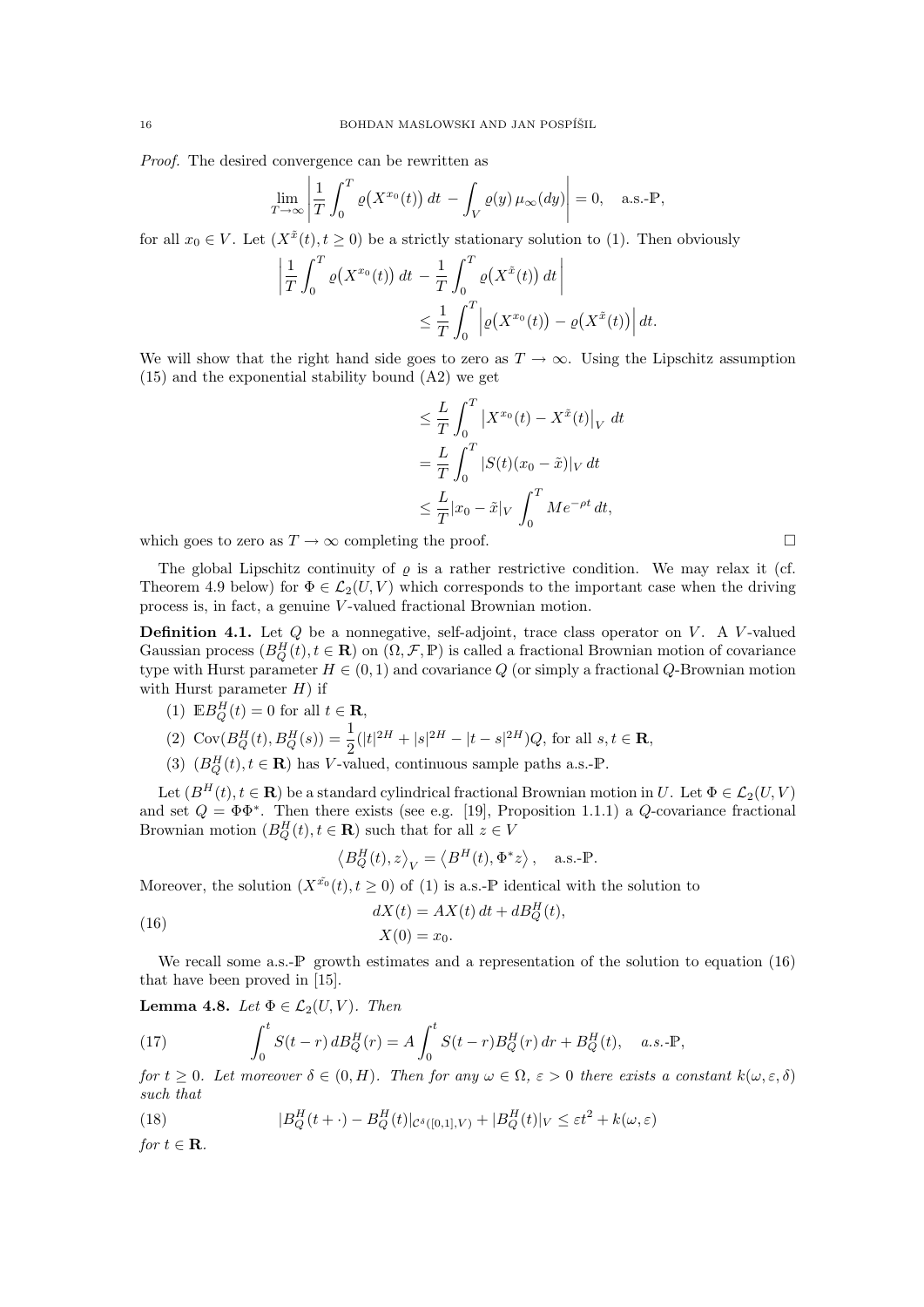Proof. Both statements are proved in [15] (cf. Lemmas 2.4 and 2.6 for (18) and Proposition 3.1 for (17)). In [15], only the case  $H > 1/2$  is considered; however, for  $H < 1/2$  the proof of (18) remains unchanged and the proof of (17) works after a small modificaton taking into account the different form of covariance of the solution.

**Theorem 4.9.** Let (A1) and (A2) be satisfied and let  $(X^{x_0}(t), t \ge 0)$  be a solution to (1) with  $\Phi \in \mathcal{L}_2(U, V)$ . Let  $\varrho: V \to \mathbf{R}$  be a functional satisfying the following local Lipschitz condition: let there exist real constants  $K > 0$  and  $m > 0$  such that

(19) 
$$
|\varrho(x) - \varrho(y)| \le K|x - y|_V (1 + |x|_V^m + |y|_V^m)
$$

for all  $x, y \in V$ . Then

(20) 
$$
\lim_{T \to \infty} \frac{1}{T} \int_0^T \varrho(X^{x_0}(t)) dt = \int_V \varrho(y) \mu_\infty(dy), \quad a.s.\text{-P}.
$$

*Proof.* Let  $(X^{\tilde{x}}(t), t \geq 0)$  be a strictly stationary solution to (1). Then obviously

$$
\left| \frac{1}{T} \int_0^T \varrho(X^{x_0}(t)) dt - \frac{1}{T} \int_0^T \varrho(X^{\tilde{x}}(t)) dt \right|
$$
  

$$
\leq \frac{1}{T} \int_0^T \left| \varrho(X^{x_0}(t)) - \varrho(X^{\tilde{x}}(t)) \right| dt.
$$

We will show that the right hand side goes to zero as  $T \to \infty$ . Using the local Lipschitz assumption (19) we get

$$
\frac{1}{T} \int_0^T \left| \varrho(X^{x_0}(t)) - \varrho(X^{\tilde{x}}(t)) \right| dt
$$
\n
$$
\leq \frac{K}{T} \int_0^T \left| X^{x_0}(t) - X^{\tilde{x}}(t) \right|_V \left( 1 + |X^{x_0}(t)|_V^m + |X^{\tilde{x}}(t)|_V^m \right) dt
$$
\n
$$
\leq \frac{K}{T} \int_0^T |S(t)(x_0 - \tilde{x})|_V \left( 1 + |S(t)x_0 + Z(t)|_V^m + |S(t)\tilde{x} + Z(t)|_V^m \right) dt
$$
\n
$$
\leq \frac{K}{T} \int_0^T |S(t)|_{\mathcal{L}(V)} |x_0 - \tilde{x}|_V |z|_V \left( 1 + c_1 |S(t)|_{{\mathcal{L}}(V)}^m \left( |x_0|_V^m + |\tilde{x}|_V^m \right) + c_2 |Z(t)|_V^m \right) dt
$$

and in virtue of the exponential stability bound (A2)

$$
\leq \frac{KM}{T}|x_0 - \tilde{x}|_V |z|_V \int_0^T e^{-\rho t} \left(1 + c_1 M e^{-\rho mt} \left(|x_0|_V^m + |\tilde{x}|_V^m\right) + c_2 |Z(t)|_V^m\right) dt
$$
\n
$$
(21) \qquad \leq \frac{c_3}{T} \int_0^T e^{-\rho t} \left(1 + c_4 e^{-\rho mt} + c_2 |Z(t)|_V^m\right) dt.
$$

We need the last term on the right hand side to go to zero as  $T \to \infty$ . By Lemma 4.8 we have

$$
|Z(t)|_V \leq \left| A \int_0^t S(t-r) B_Q^H(r) \, dr \right|_V + |B_Q^H(t)|_V
$$
\n
$$
(22) \leq \left| A \int_0^{t-1} S(t-r) B_Q^H(r) \, dr \right|_V + \left| A \int_0^1 S(1-s) B_Q^H(s+t-1) \, ds \right|_V + |B_Q^H(t)|_V.
$$

The condition (A2) and analyticity of the semigroup  $(S(t), t > 0)$  yield

(23)  
\n
$$
\left| A \int_0^{t-1} S(t-r) B_Q^H(r) dr \right|_V \le c_5 \int_0^{t-1} \frac{e^{-\rho(t-r)}}{(t-r)} |B_Q^H(r)|_V dr
$$
\n
$$
\le c_5 \int_0^{t-1} e^{-\rho(t-r)} |B_Q^H(r)|_V dr
$$
\n
$$
\le \varepsilon t^2 + k_1,
$$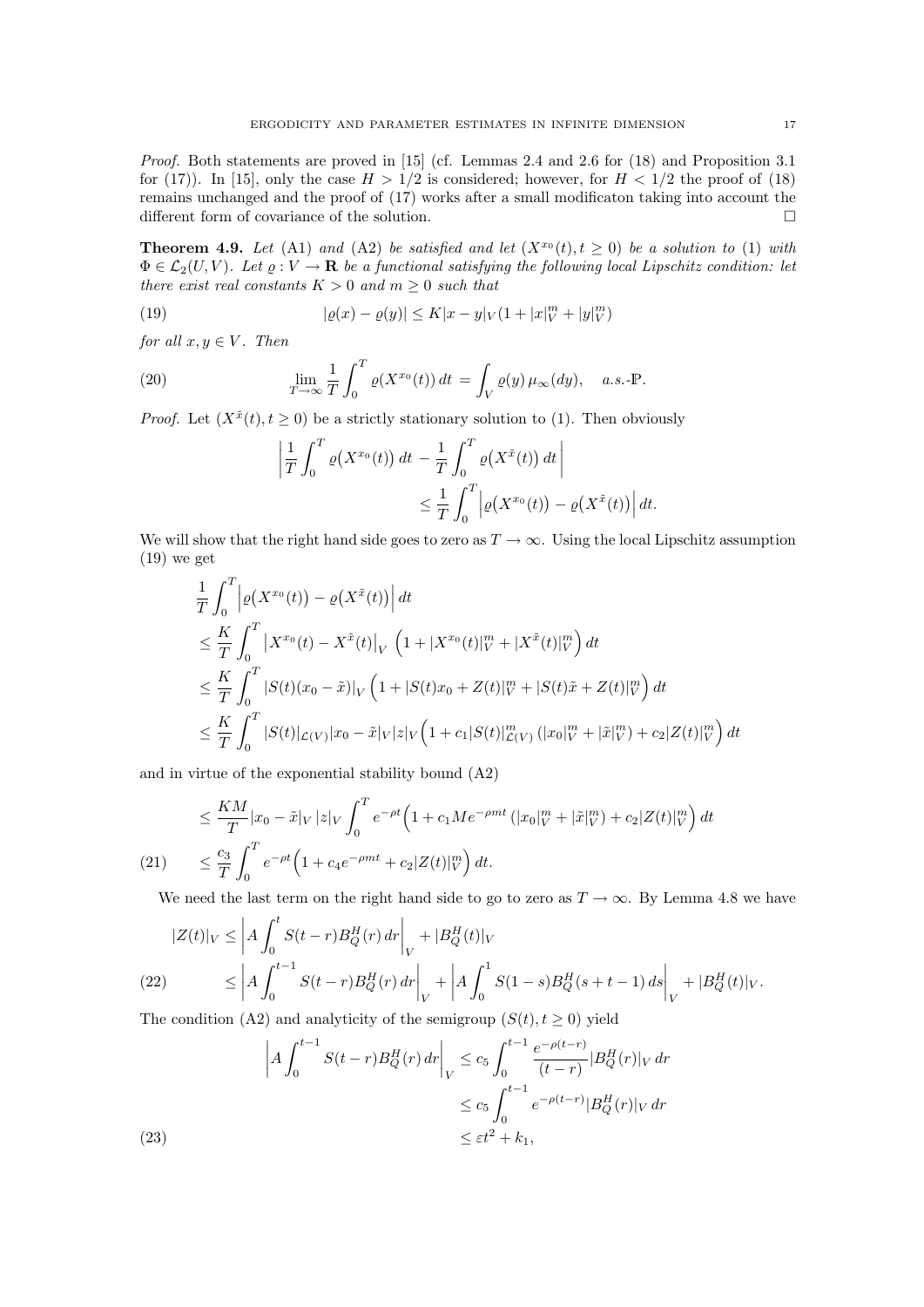for each  $\varepsilon > 0$  and random constant  $k_1 = k_1(\omega, \varepsilon), \omega \in \Omega$ , by Lemma 4.8. Also, for each  $\delta \in (0, H)$ there is a constant  $k_2 = k_2(\delta)$  such that

$$
\left| A \int_0^1 S(1-s) B_Q^H(s+t-1) \, ds \right|_V \le \left| A \int_0^1 S(1-s) (B_Q^H(s+t-1) - B_Q^H(t-1)) \, ds \right|_V
$$

$$
+ \left| A \int_0^1 S(1-s) B_Q^H(t-1) \, ds \right|_V
$$

$$
\le k_2 \left( |B_Q^H(\cdot + t - 1) - B_Q^H(t-1)|_{\mathcal{C}^{\delta}([0,1],V)} + |B_Q^H(t-1)|_V \right)
$$

by [26], p. 44. By (22), (23), (24) and Lemma 4.8 it follows that

$$
|Z_t| \le k_3(1+t^2), \quad t \ge 0,
$$

for a constant 
$$
k_3 = k_3(\omega), \omega \in \Omega
$$
, which by (21) yields

$$
\frac{1}{T} \int_0^T |\varrho(X^{x_0}(t) - \varrho(X^{\tilde{x}}(t))| dt \le \frac{k_4}{T} \int_0^T e^{-\rho mt} (1 + t^2)^m dt
$$

for a random constant  $k_4 = k_4(\omega), \omega \in \Omega$ , which tends to zero as  $T \to \infty$ . Now (20) follows by Theorem 4.6.

Example 4.1. Consider the initial boundary value problem for stochastic parabolic equation

(25) 
$$
\begin{aligned}\n\frac{\partial u}{\partial t}(t,x) &= [Lu](t,x) + \xi(t,x), \quad (t,x) \in \mathbf{R}_+ \times D, \\
u(0,x) &= u_0(x), \quad x \in D, \\
u(t,x) &= 0, \quad t \in \mathbf{R}_+, \ x \in \partial D,\n\end{aligned}
$$

where  $D \subset \mathbf{R}^d$  is a bounded domain with a smooth boundary, L is a second order uniformly elliptic operator on D and  $\eta$  is a noise process that is the formal time derivative of a space dependent fractional Brownian motion.

To provide a rigorous meaning to (25), we rewrite the parabolic system as an infinite dimensional stochastic differential equation

(26) 
$$
dX(t) = AX(t) dt + \Phi dB^{H}(t)
$$

for  $t \geq 0$  where the space V is  $L^2(D)$ ,  $A = L|_{\text{Dom}(A)}$  generates an exponentially stable strong continuous analytic semigroup  $(S(t), t \geq 0)$  on V with  $Dom(A) = H^2(D) \cap H_0^1(D)$ ,  $U = V$  and the noise  $\xi$  is modelled as the formal derivative  $\Phi(dB^H/dt)$ ,  $(B^H(t), t \ge 0)$  is a standard cylindrical fractional Brownian motion in U and  $\Phi \in \mathcal{L}(V)$ .

If  $\Phi \in \mathcal{L}_2(V)$ , which corresponds to the case where the fractional Brownian motion in (26) is of Q-covariance type, then it follows from Proposition 2.1 that there is a  $V_{\delta}$  continuous solution to (26) for  $\delta < H$ .

An interesting case occurs if it is only assumed that  $\Phi \in \mathcal{L}(V)$  so that  $(B^H(t), t > 0)$  is only a standard cylindrical fractional Brownian motion. By standard estimates on the Green function for  $dx/dt = Ax$  it follows that

$$
|S(t)|_{\mathcal{L}_2(V)} \le ct^{-d/4}
$$

for  $t \in (0, T]$ ,  $c > 0$  and d is the dimension of the underlying space. It follows from Proposition 2.1 with  $\gamma = d/4$  that if

$$
d/4 < H
$$

then the condition (A1) is satisfied and hence there is a  $\beta$ -Hölder continuous solution in  $V_{\delta}$  if  $\beta + \delta \in [0, H - d/4)$ . It is well known that the semigroup  $(S(t), t \ge 0)$  is exponentially stable on  $V$ , so  $(A2)$  is satisfied and there is a limiting measure. If the standard cylindrical fractional Brownian motion in (26) is replaced by a standard cylindrical Wiener process, that is  $H = 1/2$ , then a V-valued solution exists only if  $d = 1$ .

The above analysis shows that the conditions  $(A1)$  and  $(A2)$  are satisfied and hence by Theorems 3.1 and 4.6 there exists a strictly stationary solution to (26) that is ergodic. If  $\Phi \in \mathcal{L}_2(V)$ , Theorem 4.9 may be applied as well, which shows the ergodic behaviour of solutions with arbitrary initial condition.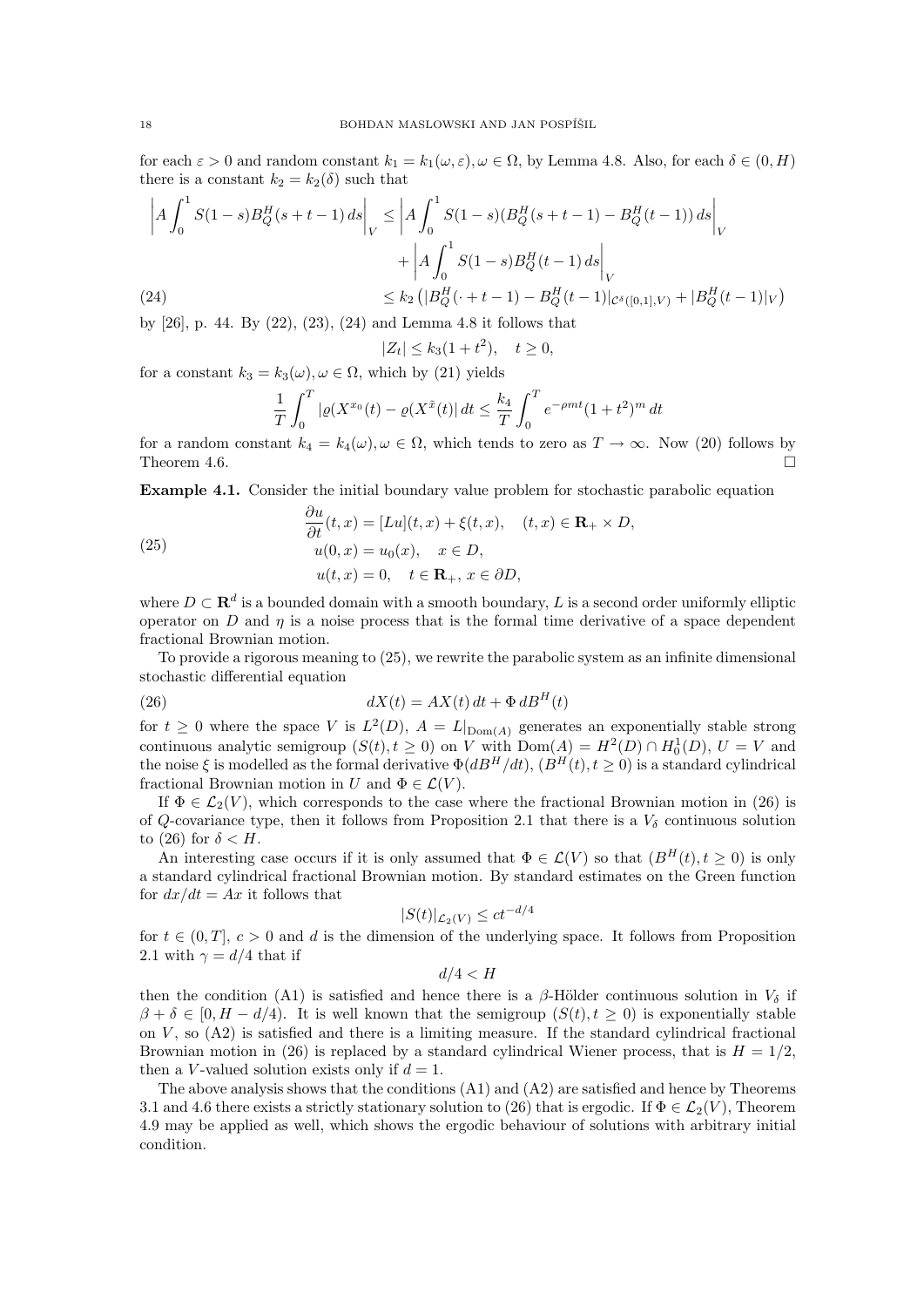Example 4.2. Consider the initial boundary value problem for stochastic hyperbolic equation

(27)  
\n
$$
\frac{\partial^2 u}{\partial t^2}(t, x) + a \frac{\partial u}{\partial t}(t, x) = Lu(t, x) + \xi(t, x), \quad (t, x) \in \mathbf{R}_+ \times D,
$$
\n
$$
\frac{\partial u}{\partial t}(0, x) = u_1(x), \quad x \in D,
$$
\n
$$
u(0, x) = u_2(x), \quad x \in D,
$$
\n
$$
u(t, x) = 0, \quad (t, x) \in \mathbf{R}_+ \times \partial D,
$$

where D, L and  $\xi$  satisfy the conditions in Example 4.1 and  $a \geq 0$  is a real constant parameter. We rewrite the hyperbolic system (27) as an infinite dimensional stochastic differential equation

(28) 
$$
dX(t) = AX(t) dt + \Phi dB^{H}(t)
$$

$$
X(0) = x_0 = (u_1, u_2).
$$

Let  $\Lambda = L|_{\text{Dom}(\Lambda)}$ ,  $\text{Dom}(\Lambda) = H_0^1(D) \cap H^1(D)$ ,  $\text{Dom}(A) = \text{Dom}(\Lambda) \times \text{Dom}(-\Lambda)^{1/2}$  and

$$
A = \begin{pmatrix} 0 & I \\ \Lambda & -aI \end{pmatrix}
$$

It is well known that A generates a strongly continuous semigroup in the space  $V = \text{Dom}(-\Lambda)^{1/2} \times$  $L^2(D)$ . Let  $(B^H(t), t \geq 0)$  be a standard cylindrical fractional Brownian motion with Hurst parameter  $H \in (1/2, 1)$  and

$$
\Phi = \begin{pmatrix} 0 & 0 \\ 0 & Q_2^{1/2} \end{pmatrix},
$$

where  $Q_2^{1/2}$  is a Hilbert-Schmidt operator on  $L^2(D)$ . It follows from Proposition 2.1 that the solution of  $(28)$  exists and has V-continuous sample paths.

If  $a > 0$  then the semigroup  $(S(t), t \ge 0)$  is exponentially stable and by Theorems 3.1 and 4.6 there exists a strictly stationary solution to (28) that is ergodic (cf. also Remark 2.1).

#### 5. Parameter estimates based on ergodicity

In this section we present the results on parameter estimation in infinite dimensional equations that are based on the ergodic theorems proved in the previous section.

Consider the linear equation

(29) 
$$
dX(t) = \alpha A X(t) dt + \Phi dB^{H}(t),
$$

$$
X(0) = x_0,
$$

where  $\alpha > 0$  is a real constant parameter,  $(B^{H}(t), t \ge 0)$  is a standard cylindrical fractional Brownian motion in U and U is a separable Hilbert space,  $A : Dom(A) \to V$ ,  $Dom(A) \subset V$ , A is the infinitesimal generator of an exponentially stable (strongly continuous) analytic semigroup  $(S(t), t \geq 0)$  on the separable Hilbert space  $V, \Phi \in \mathcal{L}_2(U, V)$  and  $x_0 \in V$ .

The operator  $\alpha A$  is the infinitesimal generator of the semigroup  $(S_{\alpha}(t), t \ge 0)$ . Obviously  $S_{\alpha}(t) = S(\alpha t)$  for all  $t \geq 0$ . The semigroup  $(S_{\alpha}(t), t \geq 0)$  is also exponentially stable and there is a limiting measure  $\mu_{\infty}^{\alpha} = \mathcal{N}(0, Q_{\infty}^{\alpha}).$ 

For  $H > 1/2$  we have

$$
Q_{\infty}^{\alpha} = \int_{0}^{\infty} \int_{0}^{\infty} S_{\alpha}(u) Q S_{\alpha}^{*}(v) \phi(u - v) du dv
$$
  
=  $\frac{1}{\alpha^{2}} \int_{0}^{\infty} \int_{0}^{\infty} S(u) Q S^{*}(v) \phi\left(\frac{u}{\alpha} - \frac{v}{\alpha}\right) du dv$   
=  $\frac{1}{\alpha^{2H}} Q_{\infty}$ ,

where  $Q_{\infty}$  corresponds to the case  $\alpha = 1$  (cf. Remark 2.2).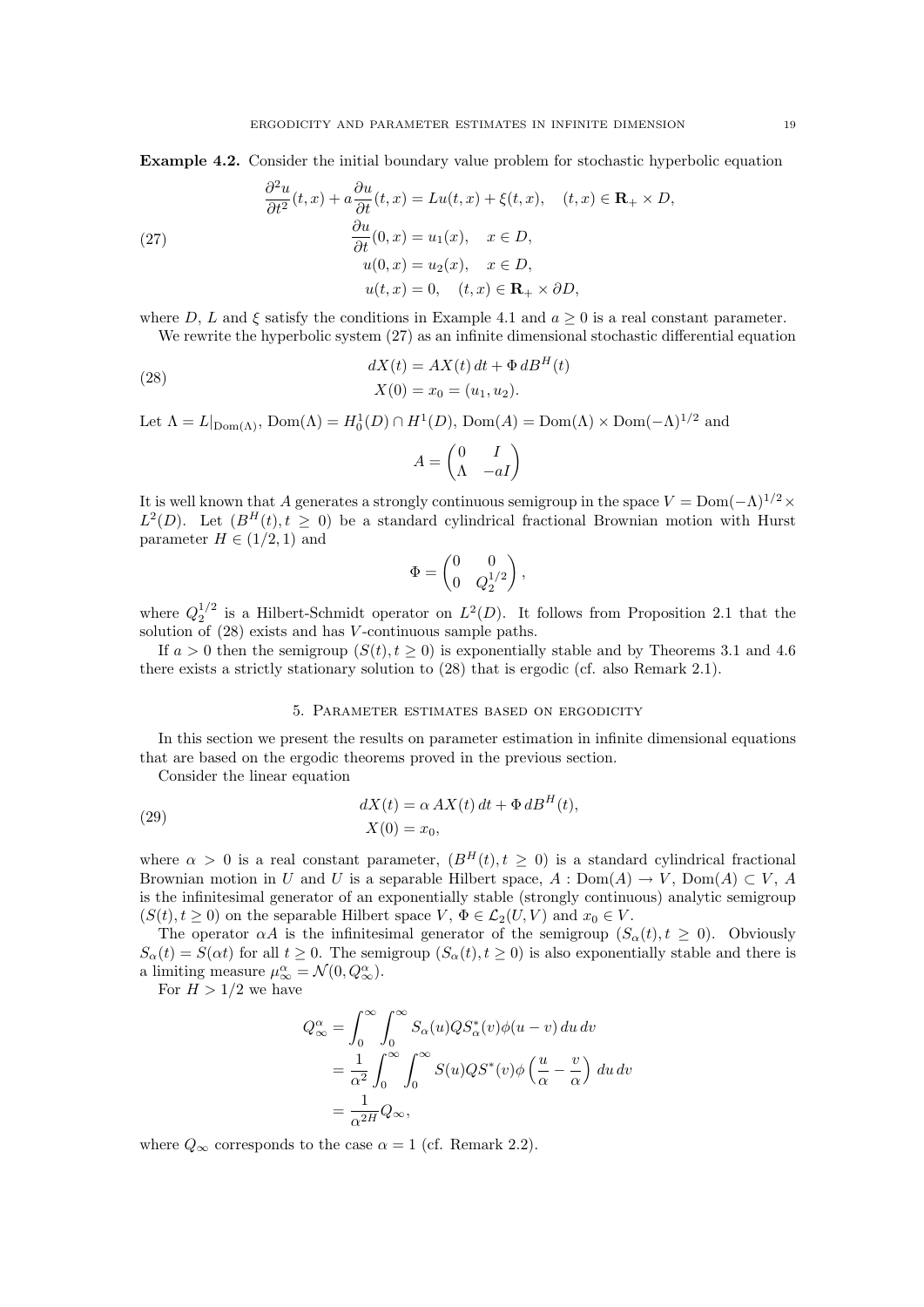For  $H < 1/2$  and  $x, y \in V$  we have

$$
\langle Q^{\alpha}_{\infty} x, y \rangle_{V} = \lim_{T \to \infty} \langle Q^{\alpha}_{T} x, y \rangle_{V}
$$
  
\n
$$
= \lim_{T \to \infty} \sum_{n=1}^{\infty} \mathbb{E} \left\langle \int_{0}^{T} S_{\alpha}(r) \Phi h_{n} d\beta_{n}^{H}(r), x \right\rangle_{V} \left\langle \int_{0}^{T} S_{\alpha}(r) \Phi h_{n} d\beta_{n}^{H}(r), y \right\rangle_{V}
$$
  
\n
$$
= \lim_{T \to \infty} \int_{0}^{T} \sum_{n=1}^{\infty} \left\langle \mathcal{K}_{H}^{*}(S_{\alpha}(\cdot) \Phi h_{n})(r), x \right\rangle_{V} \left\langle \mathcal{K}_{H}^{*}(S_{\alpha}(\cdot) \Phi h_{n})(r), x \right\rangle_{V} dr.
$$

Using the representation (5) and a simple substitution theorem we also arrive at

$$
\left\langle Q_{\infty}^{\alpha}x,y\right\rangle _{V}=\frac{1}{\alpha^{2H}}\left\langle Q_{\infty}x,y\right\rangle _{V}
$$

for all  $x, y \in V$  and therefore

$$
Q^\alpha_\infty = \frac{1}{\alpha^{2H}} Q_\infty.
$$

For  $H = 1/2$  this equality is obvious.

Based on the above results, some strongly consistent families of estimators of the parameter  $\alpha$ may be proposed.

**Theorem 5.1.** Let (A1) and (A2) be satisfied and let  $(X^{x_0}(t), t \ge 0)$  be a V-valued solution to (29) with  $\Phi \in \mathcal{L}_2(U, V)$ . Let  $z \in V$  be arbitrary and let the limiting measure  $\mu_\infty$  exists with covariance  $Q_{\infty}$  such that

$$
\langle Q_{\infty} z, z \rangle_V > 0.
$$

Define

$$
\hat{\alpha}_T := \left(\frac{\langle Q_\infty z, z\rangle_V}{\frac{1}{T}\int_0^T |\langle X^{x_0}(t), z\rangle_V|^2 dt}\right)^{\frac{1}{2H}}.
$$

Then

$$
\lim_{T \to \infty} \hat{\alpha}_T = \alpha, \quad a.s.\text{-P.}
$$

*Proof.* Let  $z \in V$  be arbitrary. Let  $\varrho: V \to \mathbf{R}$ ,  $\varrho(y) = \langle y, z \rangle_V^2$ ,  $y \in V$ . Then all the conditions of Theorem 4.9 are satisfied with  $m = 1$  and

$$
\lim_{T \to \infty} \frac{1}{T} \int_0^T \varrho(X^{x_0}(t)) dt = \lim_{T \to \infty} \frac{1}{T} \int_0^T |\langle X^{x_0}(t), z \rangle_V|^2 dt
$$
  
= 
$$
\int_V |\langle y, z \rangle_V|^2 \mu_\infty(dy)
$$
  
= 
$$
\langle Q^\alpha_\infty z, z \rangle_V
$$
  
= 
$$
\frac{1}{\alpha^{2H}} \langle Q_\infty z, z \rangle_V, \quad \text{a.s.-P},
$$

which completes the proof.  $\Box$ 

**Theorem 5.2.** Let (A1) and (A2) be satisfied and let  $(X^{x_0}(t), t \ge 0)$  be a V-valued solution to (29) with  $\Phi \in \mathcal{L}_2(U, V)$ ,  $\Phi \neq 0$ . Define

$$
\hat{\alpha}_T := \left(\frac{\operatorname{Tr} Q_\infty}{\frac{1}{T} \int_0^T |X^{x_0}(t)|_V^2 dt}\right)^{\frac{1}{2H}}.
$$

Then

$$
\lim_{T \to \infty} \hat{\alpha}_T = \alpha.
$$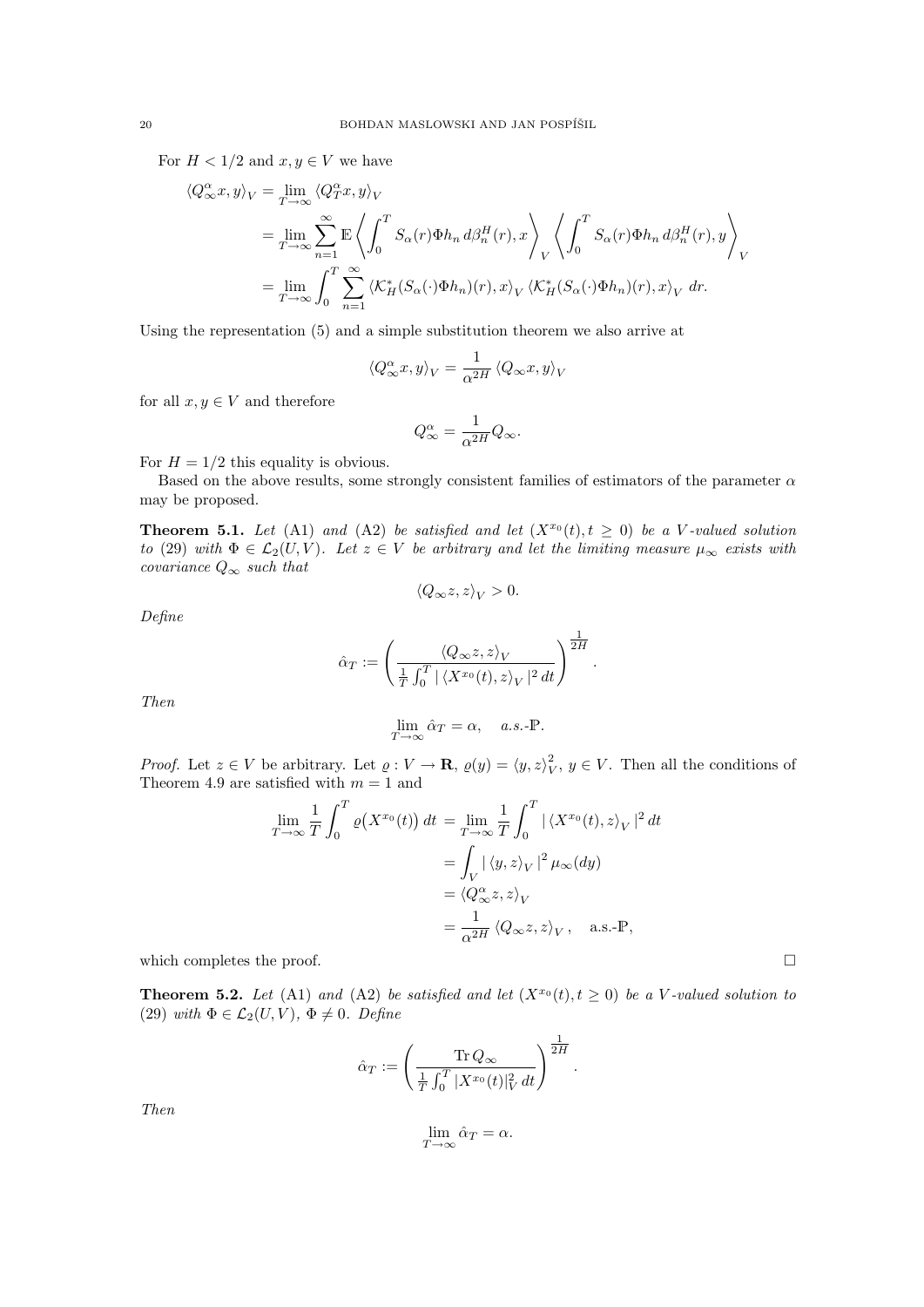*Proof.* Let  $\varrho: V \to \mathbf{R}$ ,  $\varrho(y) = |y|_V^2$ ,  $y \in V$ . Then all the conditions of Theorem 4.9 are satisfied with  $m = 1$  and

$$
\lim_{T \to \infty} \frac{1}{T} \int_0^T \varrho(X^{x_0}(t)) dt = \lim_{T \to \infty} \frac{1}{T} \int_0^T |X^{x_0}(t)|_V^2 dt
$$

$$
= \int_V |X^{x_0}(t)|_V^2 d\mu_\infty
$$

$$
= \text{Tr } Q^\alpha_\infty
$$

$$
= \frac{1}{\alpha^{2H}} \text{Tr } Q_\infty.
$$

It remains to check that Tr $Q_{\infty} \neq 0$ . If we admit that Tr $Q_{\infty} = 0$  then obviously the strictly stationary solution  $X^{\tilde{x}} = 0$ , a.s.-P, i.e.  $\tilde{x} = 0$ , a.s.-P, and  $\int_0^t S(t - r) \Phi \, dB^H(r) = 0$ , a.s.-P, for each  $t \geq 0$ . It is easy to see that it contradicts the condition  $\Phi \neq 0$ .

Remark 5.1. Theorems 5.1 and 5.2 may be applied to the equation from Example 4.1 where the operator L depends on a parameter  $\alpha > 0$ ,  $L(\alpha) = \alpha L$ .

One observation path is sufficient to get a consistent almost sure estimate for  $T \to \infty$ . If we have more observations, we can propose similar estimates using mean values (see e.g. [19]). Some examples in parameter estimation including numerical simulations can be found in [20] and [21].

#### **REFERENCES**

- [1] E. Alòs, O. Mazet, and D. Nualart, Stochastic calculus with respect to Gaussian processes, Ann. Probab. 29 (2001), no. 2, 766–801.
- [2] P. Caithamer, The stochastic wave equation driven by fractional Brownian noise and temporally correlated smooth noise, Stoch. Dyn. 5 (2005), no. 1, 45–64.
- [3] L. Decreusefond and A. S. Ustünel, *Stochastic analysis of the fractional Brownian motion*, Potential Anal. 10 (1999), no. 2, 177–214.
- [4] T. E. Duncan, B. Maslowski, and B. Pasik-Duncan, Fractional Brownian motion and stochastic equations in Hilbert spaces, Stoch. Dyn. 2 (2002), no. 2, 225–250.
- [5] T. E. Duncan, B. Maslowski, and B. Pasik-Duncan, Stochastic Equations in Hilbert Space with a Multiplicative Fractional Gaussian Noise, Stoch. Process. Appl. 115 (2005), no. 8, 1357–1383.
- [6] T. E. Duncan, B. Maslowski, and B. Pasik-Duncan, Linear stochastic equations in a Hilbert space with a fractional Brownian motion, International Series in Operations Research & Management Science, vol. 94, pp. 201–222, Springer Verlag, 2006.
- [7] B. Goldys and B. Maslowski, Parameter estimation for controlled semilinear stochastic systems: identifiability and consistency, J. Multivariate Anal. 80 (2002), no. 2, 322–343.
- [8] W. Grecksch and V. V. Anh, A parabolic stochastic differential equation with fractional Brownian motion input, Statist. Probab. Lett. 41 (1999), no. 4, 337–346.
- [9] Y. Hu, Heat equations with fractional white noise potentials, Appl. Math. Optim. 43 (2001), no. 3, 221–243.
- [10] Y. Hu, Integral transformations and anticipative calculus for fractional Brownian motions, Mem. Amer. Math. Soc. 175 (2005), no. 825, viii+127.
- [11] Y. Hu, B. Øksendal, and T. Zhang, General fractional multiparameter white noise theory and stochastic partial differential equations, Comm. Partial Differential Equations 29 (2004), no. 1-2, 1-23.
- [12] M. Huebner and B. L. Rozovskii, On asymptotic properties of maximum likelihood estimators for parabolic stochastic SPDE's, Prob. Theory and Relat. Fields 103 (1995), 143–163.
- [13] R. Khasminskii and G. N. Milstein, On estimation of the linearized drift for nonlinear stochastic differential equations, Stoch. Dyn. 1 (2001), no. 1, 23–43.
- [14] B. Maslowski and D. Nualart, Evolution equations driven by a fractional Brownian motion, J. Funct. Anal. 202 (2003), no. 1, 277–305.
- [15] B. Maslowski and B. Schmalfuss, Random dynamical systems and stationary solutions of differential equations driven by the fractional Brownian motion, Stochastic Anal. Appl. 22 (2004), no. 6, 1577–1607.
- [16] D. Nualart and P.-A. Vuillermot, Variational solutions for partial differential equations driven by a fractional noise, J. Funct. Anal. 232 (2006), no. 2, 390–454.
- [17] A. Pazy, Semigroups of linear operators, Springer, New York, 1983.
- [18] V. Pipiras and M. S. Taqqu, Integration questions related to fractional Brownian motion, Probab. Theory Related Fields 118 (2000), no. 2, 251–291.
- [19] J. Pospíšil, On parameter estimates in stochastic evolution equations driven by fractional Brownian motion, Ph.D. thesis, University of West Bohemia in Plzeň, 2005, pp. iv+88.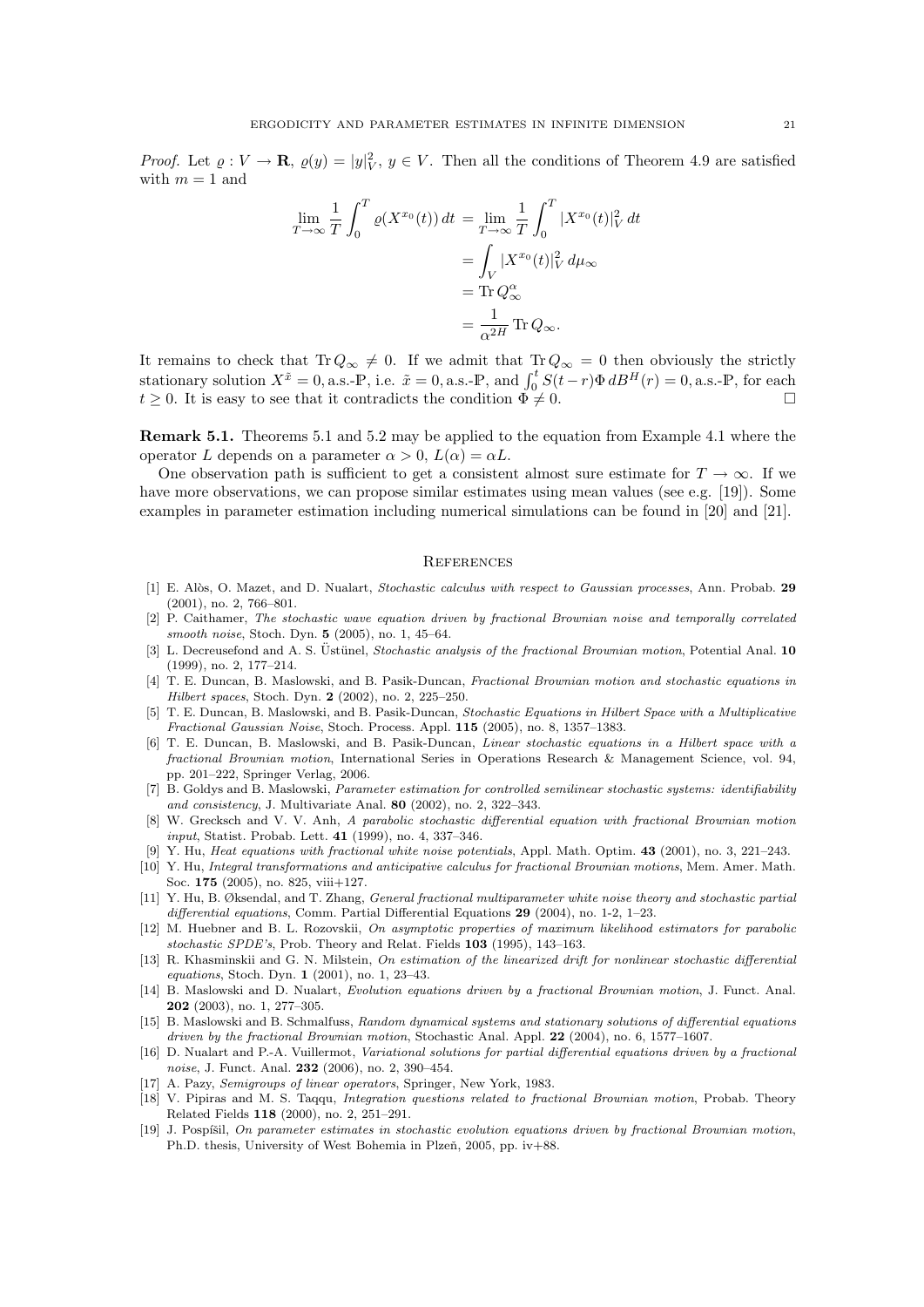- [20] J. Pospíšil, Numerical approaches to parameter estimates in stochastic differential equations driven by fractional Brownian motion, Proceedings of the Programms and algorithms of numerical mathematics 13, 2006, Prague.
- [21] J. Pospíšil, Numerical parameter estimates in stochastic equations with fractional Brownian motion, Proceedings of the Numerical Analysis and Approximation Theory, 2006, Cluj-Napoca, Romania, July, 2006, pp. 353–364.
- [22] B. L. S. Prakasa Rao, Estimation for some stochastic partial differential equations based on discrete observations. II, Calcutta Statist. Assoc. Bull. 54 (2003), no. 215-216, 129–141.
- [23] B. L. S. Prakasa Rao, Parametric estimation for linear stochastic differential equations driven by fractional Brownian motion, Random Oper. Stochastic Equations 11 (2003), no. 3, 229–242.
- [24] B. L. S. Prakasa Rao, Identification for linear stochastic systems driven by fractional Brownian motion, Stochastic Anal. Appl. 22 (2004), no. 6, 1487–1509.
- [25] Yu. A. Rozanov, Stationary random processes, Holden-Day, San Francisco, 1966.
- [26] E. Sinestrari, On the abstract Cauchy problem of parabolic type in spaces of continuous functions, J. Math. Anal. Appl. 107 (1985), no. 1, 16–66.
- [27] S. Tindel, C. A. Tudor, and F. Viens, Stochastic evolution equations with fractional Brownian motion, Probab. Theory Related Fields 127 (2003), no. 2, 186–204.

INSTITUTE OF MATHEMATICS, CZECH ACADEMY OF SCIENCES, ŽITNÁ 25, 115 67 PRAGUE 1, CZECH REPUBLIC E-mail address: maslow@math.cas.cz

University of West Bohemia, Faculty of Applied Sciences, Department of Mathematics, Univerzitní 22, 306 14 Plzeň, Czech Republic

E-mail address: jan.pospisil@kma.zcu.cz